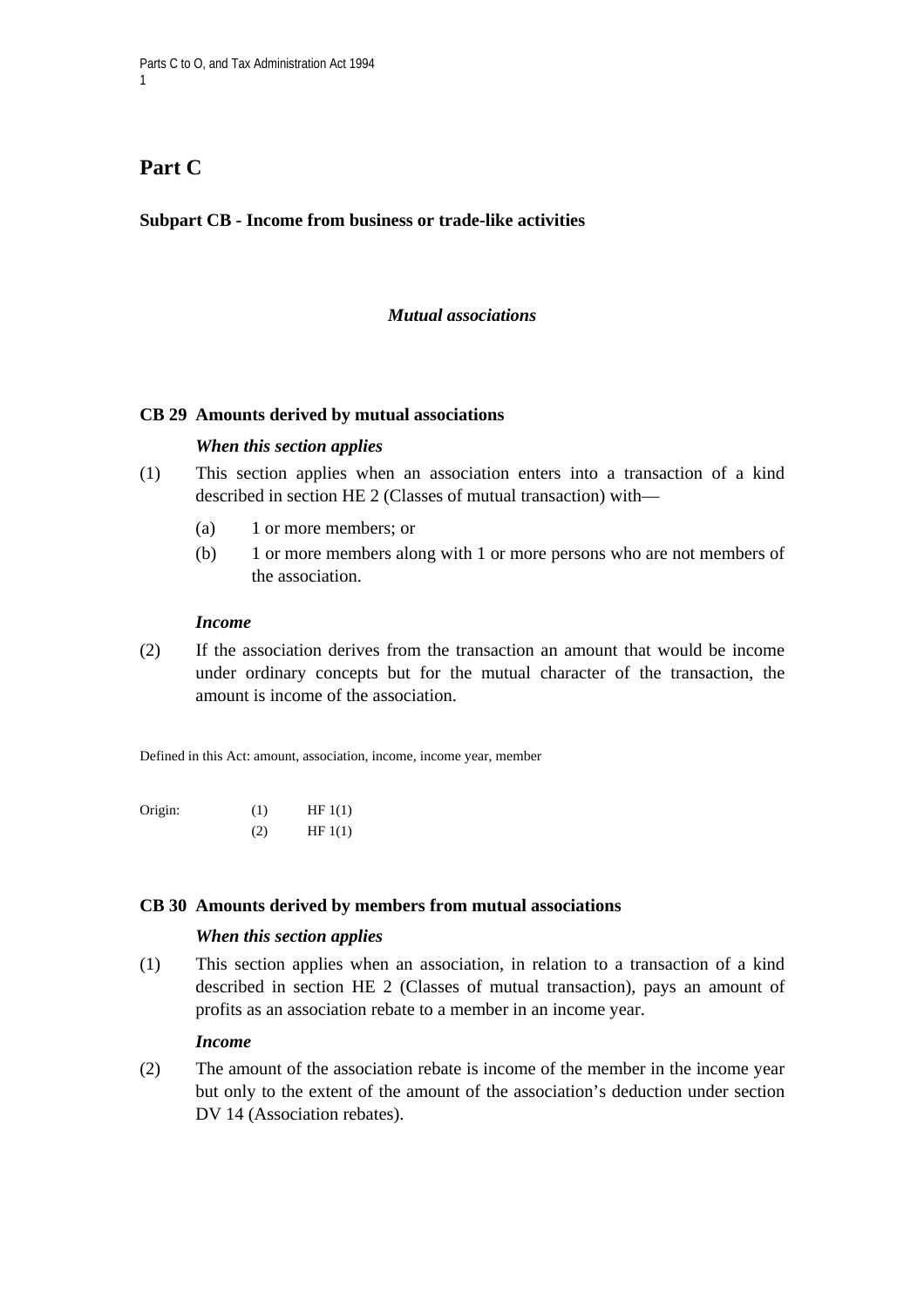## *Statutory producer boards: timing of payment*

(3) If a statutory producer board pays an association rebate to a member that is a mutual association, the association is treated as deriving the amount in the income year in which the producer board chooses under section DV 14(6) to have the amount as the deduction.

## *When amount paid*

(4) For the purposes of this section, an amount is treated as having been paid to a person when it is credited in account or dealt with in some way in their interest or on their behalf. Subsection (3) overrides this subsection.

## *Relationship with dividend rules*

(5) An association rebate is not a dividend except to the extent to which it is more than the amount of the deduction the association is allowed under section DV 14.

Defined in this Act: amount, association, association rebate, deduction, dividend, income, income year, member, statutory producer board

- Origin:  $(1)$  HF 1(5)
	- $(HF 1(5))$
	- (3) HF  $1(3)(c)$
	- (4) HF 1(6)
	- $(HF 1(5)$  proviso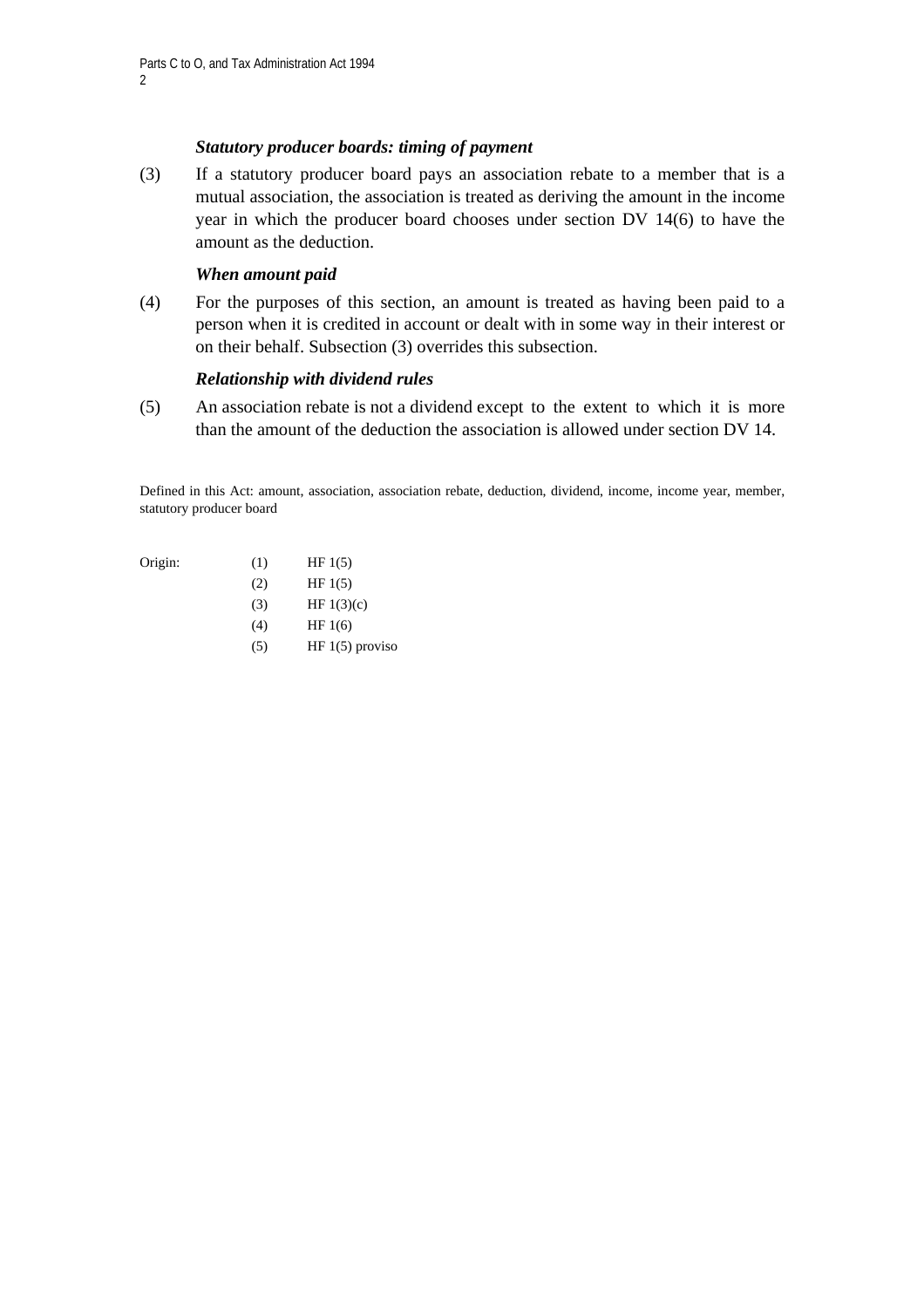**Subpart CD - Income from equity** 

## **CD 26B Māori authority distributions**

A Māori authority distribution is not a dividend except for the purposes of section CW 10 (Dividend within New Zealand wholly-owned group).

**Defined in this Act**: dividend, Māori authority, wholly-owned group

Origin: HI 4(2)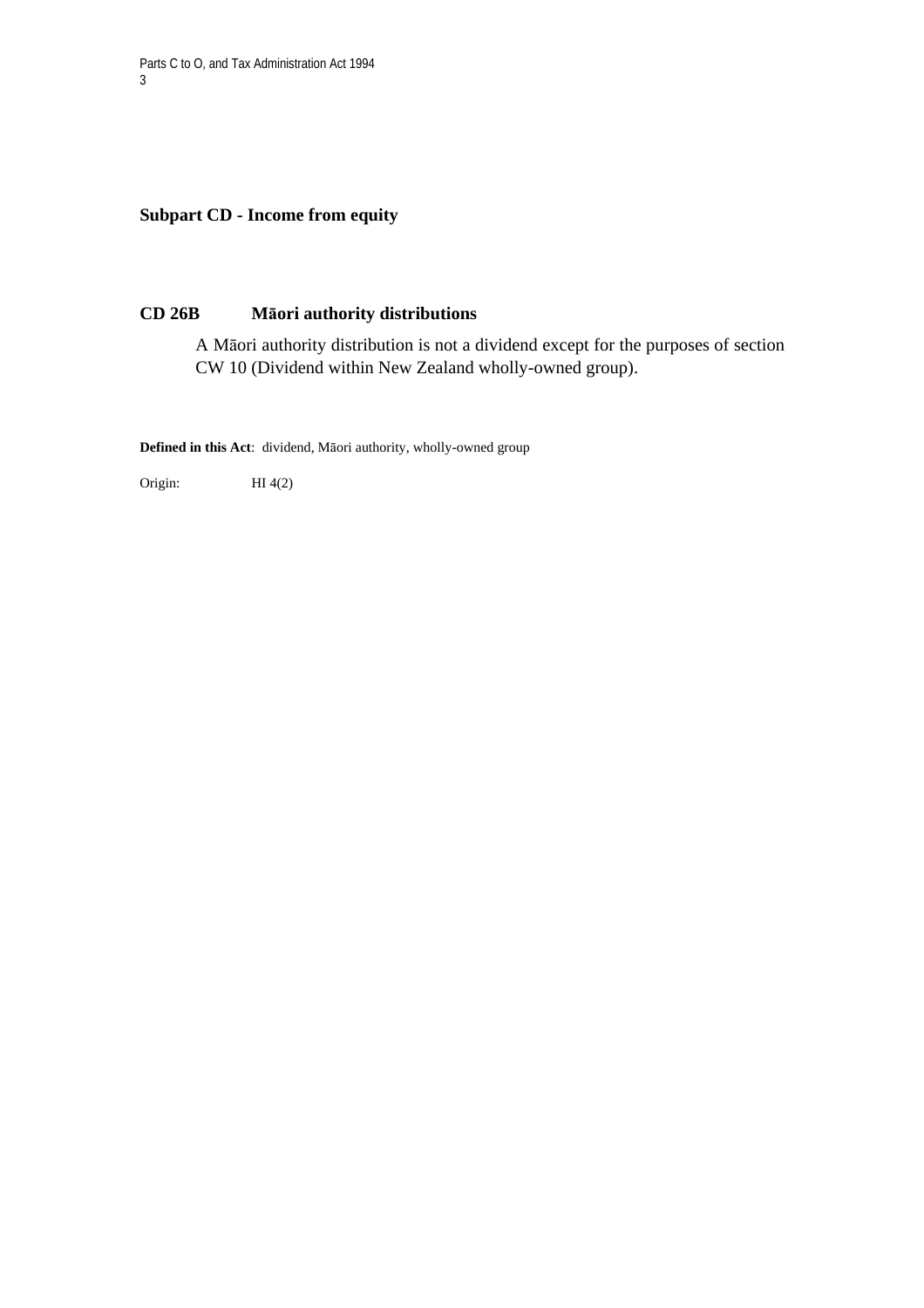## **Subpart CV - Income specific to certain entities**

#### **CV 3 Amounts received after person's death**

To the extent to which section HC 8 (Amounts received after person's death) applies to an amount that a trustee of an estate of a deceased person receives in an income year, the amount is income of the trustee.

**Defined in this Act**: amount, income, income year, trustee

Origin: HH 8

## **CV 4 Amounts derived from trusts**

An amount derived by a person is income of the person if it is—

- (a) beneficiary income to which sections HC 5 (Beneficiary income) and HC 14 (Amounts derived as beneficiary income) apply; or
- (b) a taxable distribution from a foreign trust to which section HC 15 (Taxable distributions from foreign trusts) applies; or
- (c) a settlement on trust of property of the kind described in section HC 6(3) (Trustee income).

**Defined in this Act**: amount, beneficiary income, foreign trust, income, settlement, settlor, taxable distribution, trustee income

Origin: **HH** 1(7), **HH** 3(1)

#### **CV 5 Distributions from community trusts**

To the extent to which section HC 18 (Distributions from community trusts) applies to treat an amount that a community trust distributes to a person as income, the amount is income of the person.

**Defined in this Act**: amount, community trust, distribution, income

Origin: HH 5A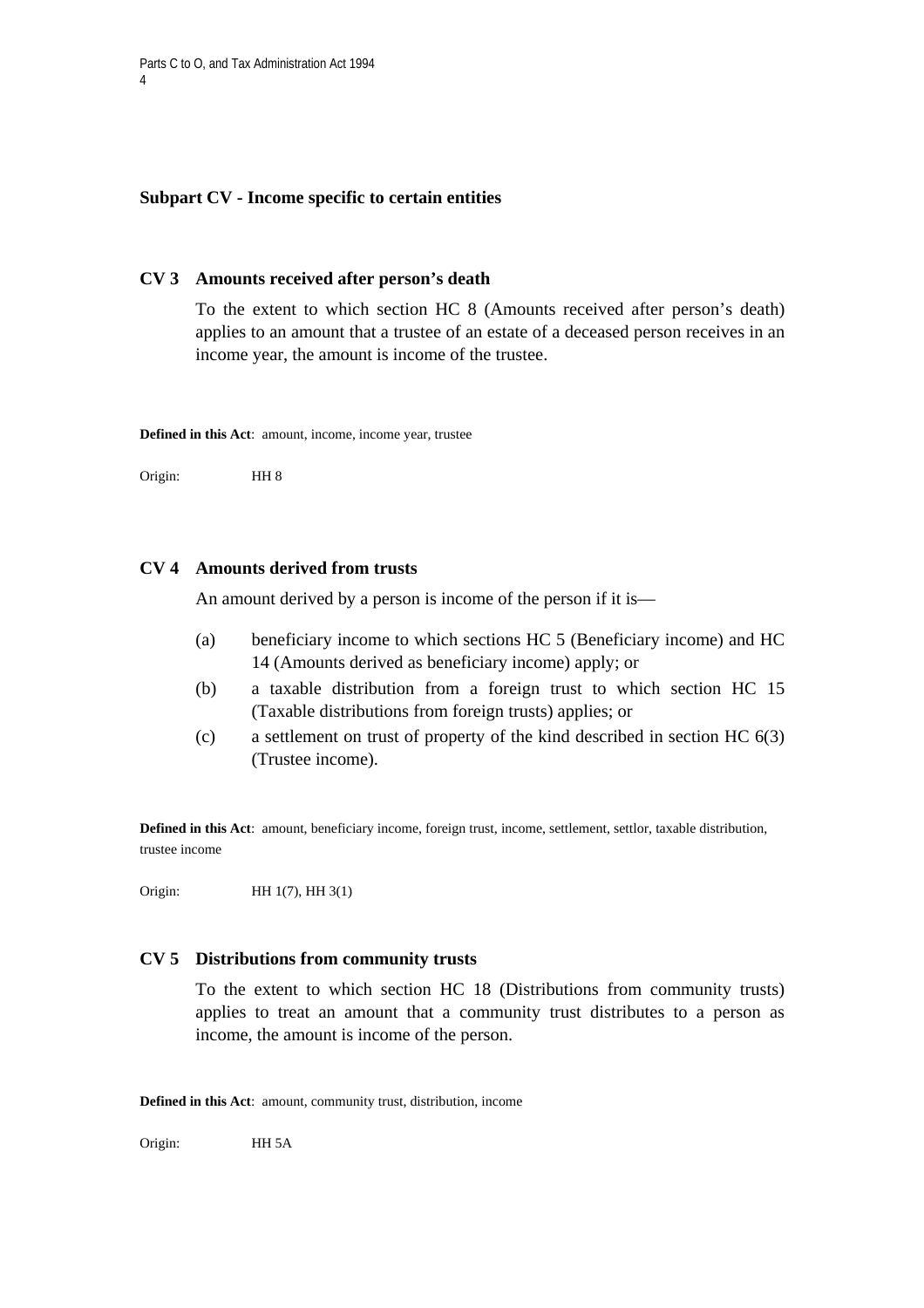#### **CV 6 Amounts derived from trusts while person absent from New Zealand**

To the extent to which section HC 20 (Temporary absences of beneficiaries) applies to an amount of beneficiary income or taxable distribution, the amount is income of the person derived on the day on which the person becomes resident in New Zealand again.

**Defined in this Act**: amount, beneficiary income, income, resident in New Zealand, taxable distribution

Origin: HH 3(3)

## **CV 7 Māori authority distributions**

An amount that a member of a Māori authority derives as a distribution from the Māori authority is income of the member if the amount is—

- (a) a notional distribution under section HF 5 (Notional distributions of cooperative companies) ; or
- (b) a taxable Māori authority distribution under section HF 7 (Taxable Māori authority distributions)

**Defined in this Act**: amount, co-operative company, Māori authority, member, taxable Māori authority distribution

Origin: **HI** 5(2), (3), **HI** 4(3)

#### **CV 8 Tax credits linked to Māori authority distributions**

The amount of a taxable Māori authority distribution or notional distribution is increased by a credit that is attached, or treated as attached under section NF 8A (Resident withholding tax deductions from distributions treated as Māori authority credits).

**Defined in this Act**: amount, Māori authority, Māori authority credit, taxable Māori authority distribution

Origin: HI 7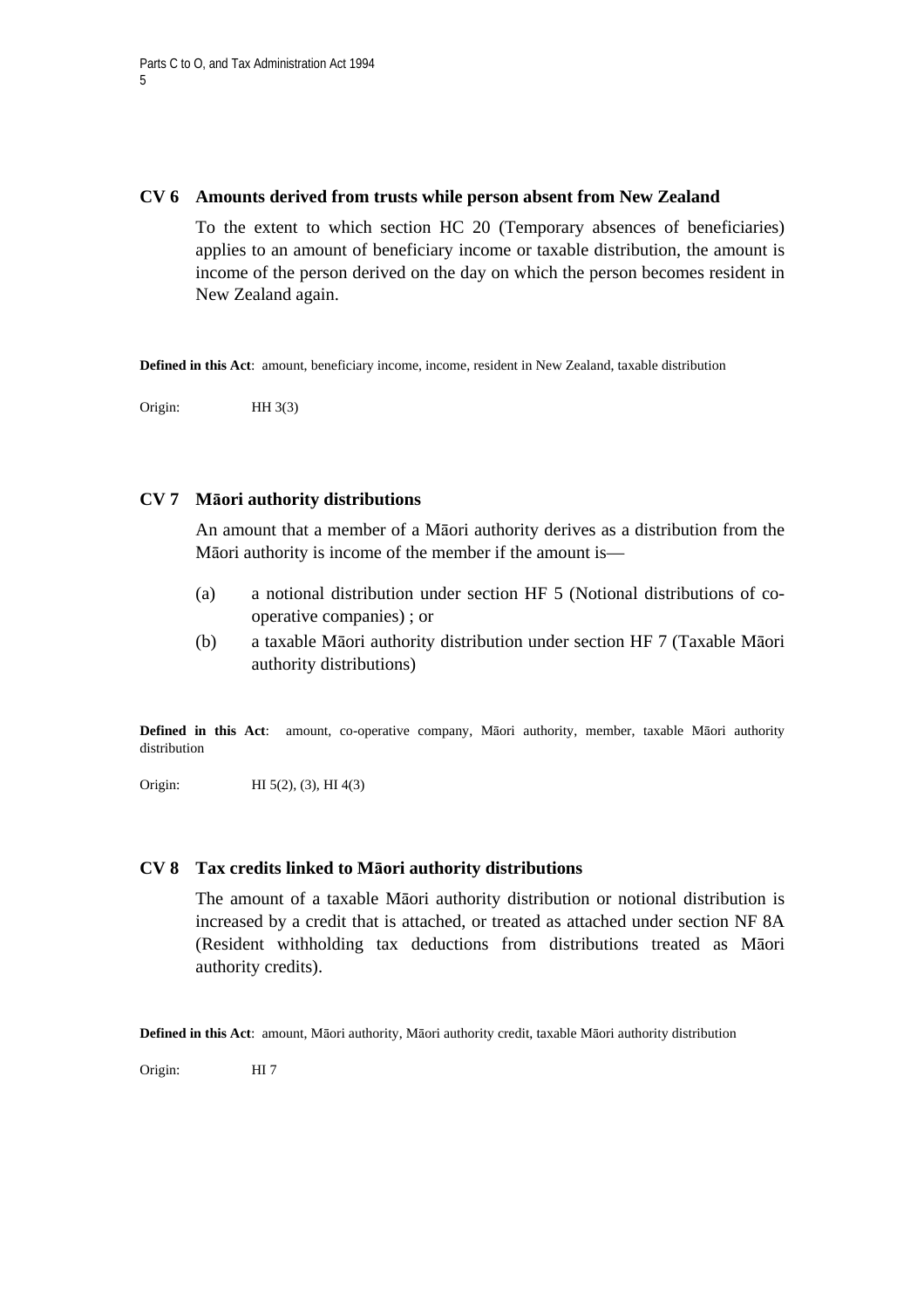#### **Subpart CW - Exempt income**

#### **CW 11B Dividends derived by attributing companies**

Sections CW 10 and CW 11 (which relate to dividends) do not apply to treat as exempt income a dividend derived by a company that has been an attributing company at some time before the date on which it derives the dividend, except to the extent to which the dividend is one to which section CW 9 (Dividend derived by company from overseas) applies.

**Defined in this Act**: attributing company, company, dividend, exempt income

Origin: HG 10(a)

## **CW 11C Dividends paid by attributing companies**

#### *Exempt income of shareholder*

(1) To the extent to which the amount of a dividend that an attributing company pays to a person resident in New Zealand is more than a fully imputed distribution under section HB 14 (Fully imputed distribution), the amount is exempt income of the person.

## *Exempt income of beneficiary*

(2) If a dividend paid by an attributing company to a trustee shareholder is, or becomes, beneficiary income of a beneficiary resident in New Zealand, the dividend is exempt income of the beneficiary.

**Defined in this Act**: attributing company, beneficiary income, bonus issue, dividend, exempt income, resident in New Zealand, shareholder, trustee

| Origin: | (1) | HG $13(1)(a)$ |
|---------|-----|---------------|
|         | (2) | HG $13(1A)$   |

#### **CW 44B Distributions from complying trusts**

To the extent to which section HC 17 (Distributions from complying trusts) applies to an amount that a person derives in a tax year as a beneficiary of a trust, the amount is exempt income.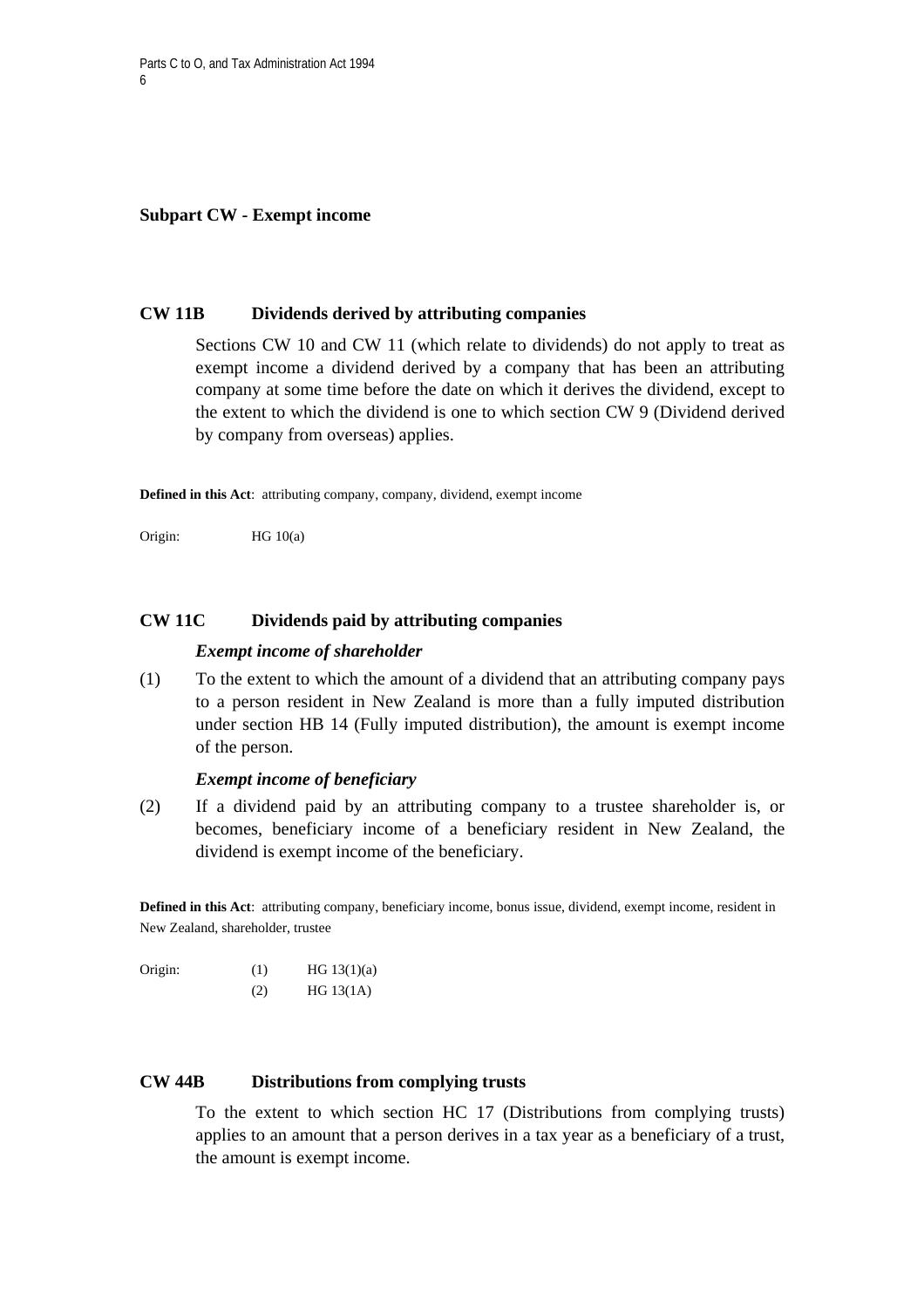**Defined in this Act**: amount, complying trust, distribution, exempt income, tax year

Origin: HH 3(5)

#### **CW 44C Foreign-sourced amounts derived by trustees**

To the extent to which section HC 23 (Foreign-sourced amounts: resident trustees) applies to a foreign-sourced amount that a trustee who is resident in New Zealand derives in an income year, the amount is exempt income.

**Defined in this Act**: exempt income, foreign-sourced amount, income year, non-resident, resident in New Zealand, trustee

Origin: HH 4(3B)

# **CW 44D Māori authority distributions**

A distribution from a Māori authority to a member, to the extent to which it is not income under section CV 7 (Māori authority distributions) is exempt income.

**Defined in this Act**: exempt income, income, Māori authority, member

Origin:  $HI 5(1)$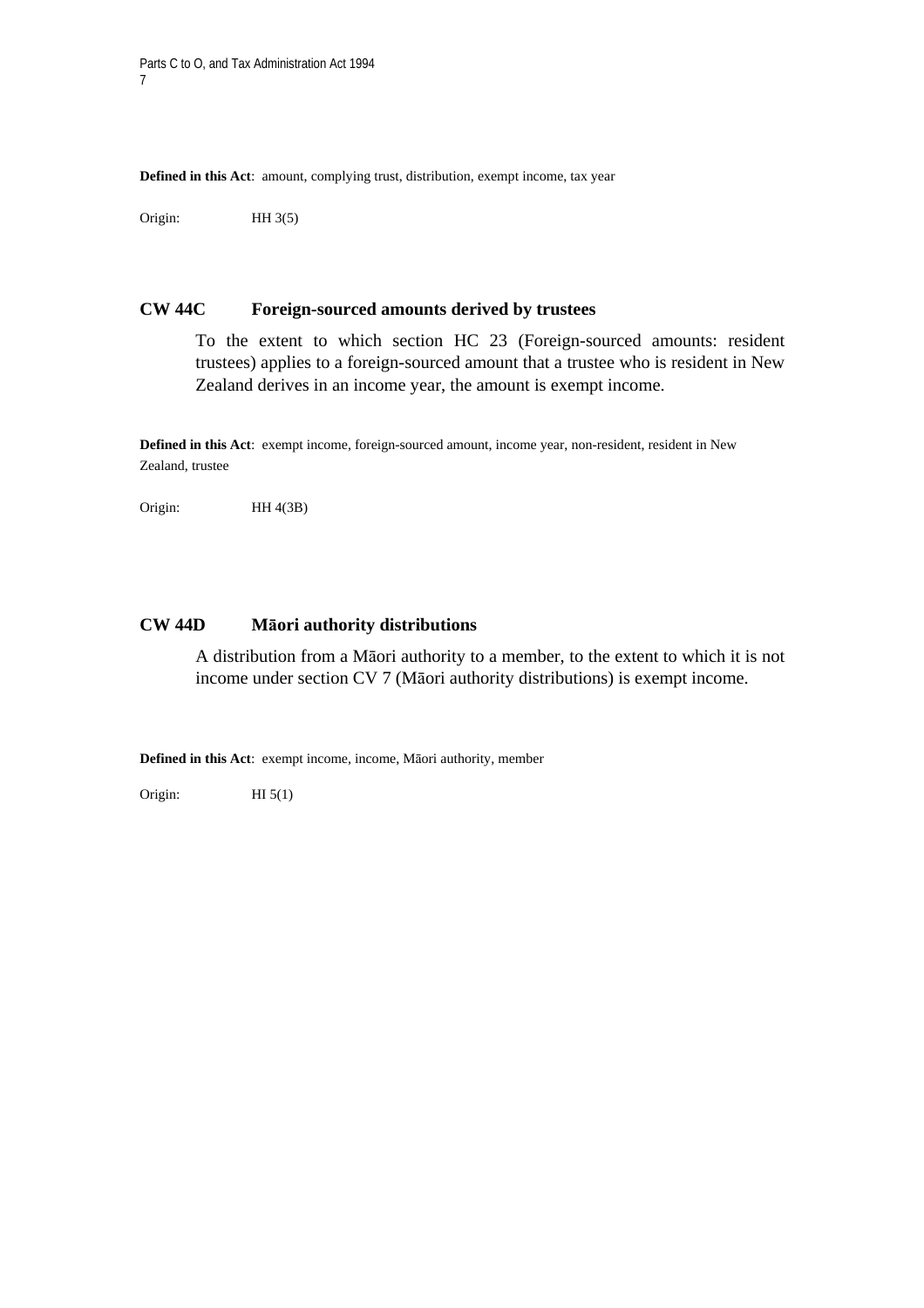**Subpart CX - Excluded income** 

#### *Minors' beneficiary income*

## **CX 44B Amounts derived by minors from trusts**

To the extent to which section HC 33 (Rate of tax: beneficiary income of minors) applies to an amount of beneficiary income, the amount is excluded income of the minor.

**Defined in this Act**: amount, beneficiary income, excluded income, minor

Origin: HH 3A–3F

#### **CX 44C Taxable distributions from non-complying trusts**

An amount that a person derives in a tax year as a taxable distribution from a noncomplying trust under section HC 16 (Taxable distributions from non-complying trusts) is excluded income of the person.

**Defined in this Act**: amount, exempt income, income year, non-complying trust, tax year, taxable distribution

Origin: HH 3(1)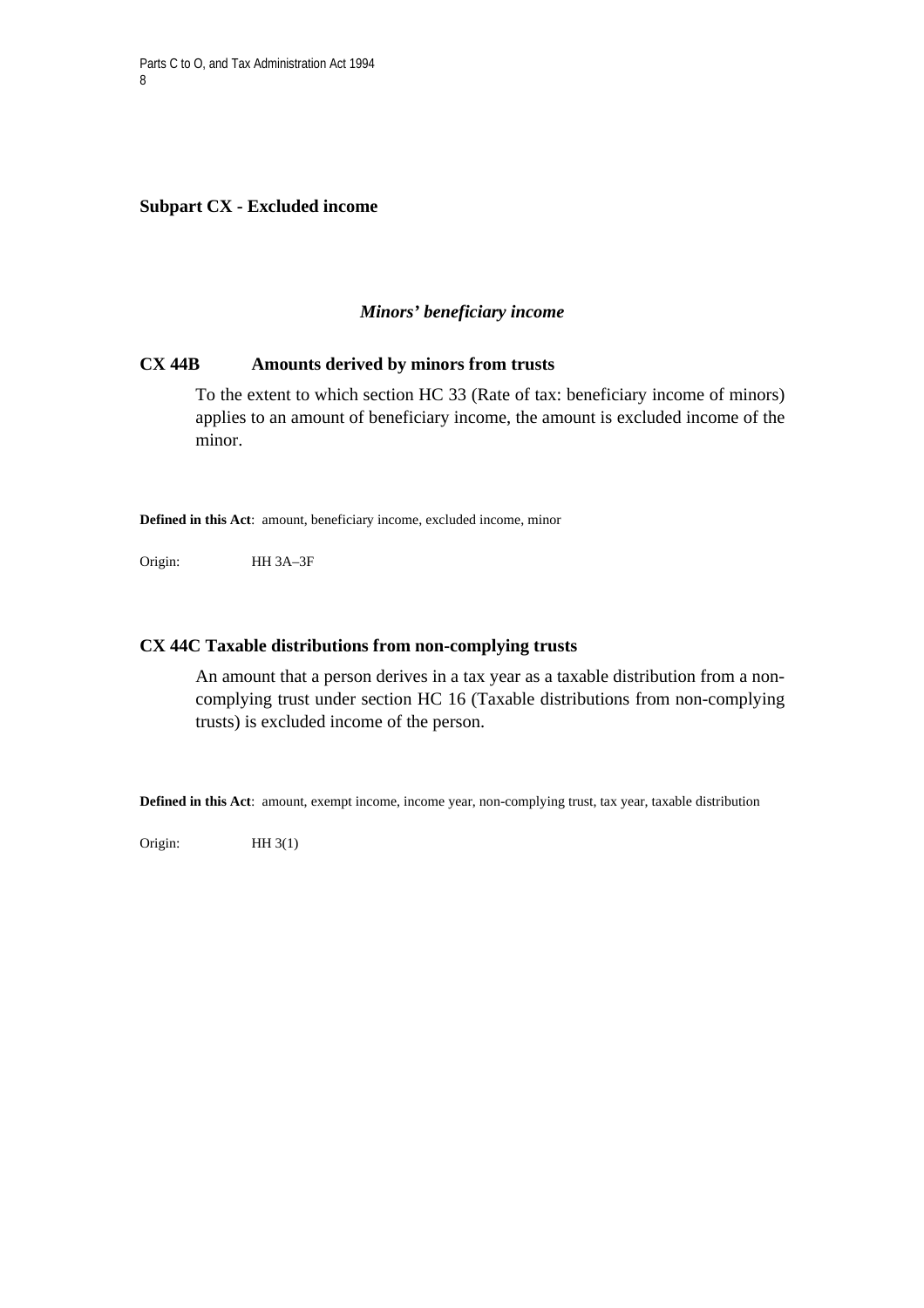# **Part D**

# **Subpart DB - Specific rules for expenditure types**

# **DB 8A Interest incurred on money borrowed to acquire shares in attributing companies**

## *Deduction for interest incurred*

(1) The deduction that a shareholder in an attributing company has for interest in an income year is reduced by the amount of non-cash dividends (other than taxable bonus issues) derived by them or an associated person from the company in the income year.

## *Exempt income*

(2) In determining the amount of the deduction that the shareholder has for the interest, section CW 11C(1) (Dividends paid by attributing companies) does not apply to treat as exempt income a distribution from the attributing company to the shareholder, and the distribution is excluded from the definition of **dividend**.

## *Associated persons*

(3) If the associated person referred to in subsection (1) is associated with more than 1 shareholder in the company, the amount of non-cash dividends is apportioned among the associated shareholders according to their effective interests in the company in the income year.

# *Allocation of dividend*

(4) If section CD 28 (Calculation of amount of dividend when property made available) applies to a dividend derived by a shareholder of an attributing company, the dividend is treated as having been paid and derived at the end of the quarter in which the amount is calculated.

# *Link with subpart DA*

- (5) This section overrides—
	- (a) the general permission; and
	- (b) the exempt income limitation.

**Defined in this Act**: amount, associated person, attributing company, bonus issue, deduction, dividend, effective interest, exempt income, exempt income limitation, general permission, income year, interest, non-cash dividend, pay, share, shareholder, taxable bonus issue

| Origin | (1) | HG 9(3)  |
|--------|-----|----------|
|        | (2) | HG 9(4)  |
|        | (3) | HG 9(3A) |
|        | (4) | HG 9(5)  |
|        | (5) | new      |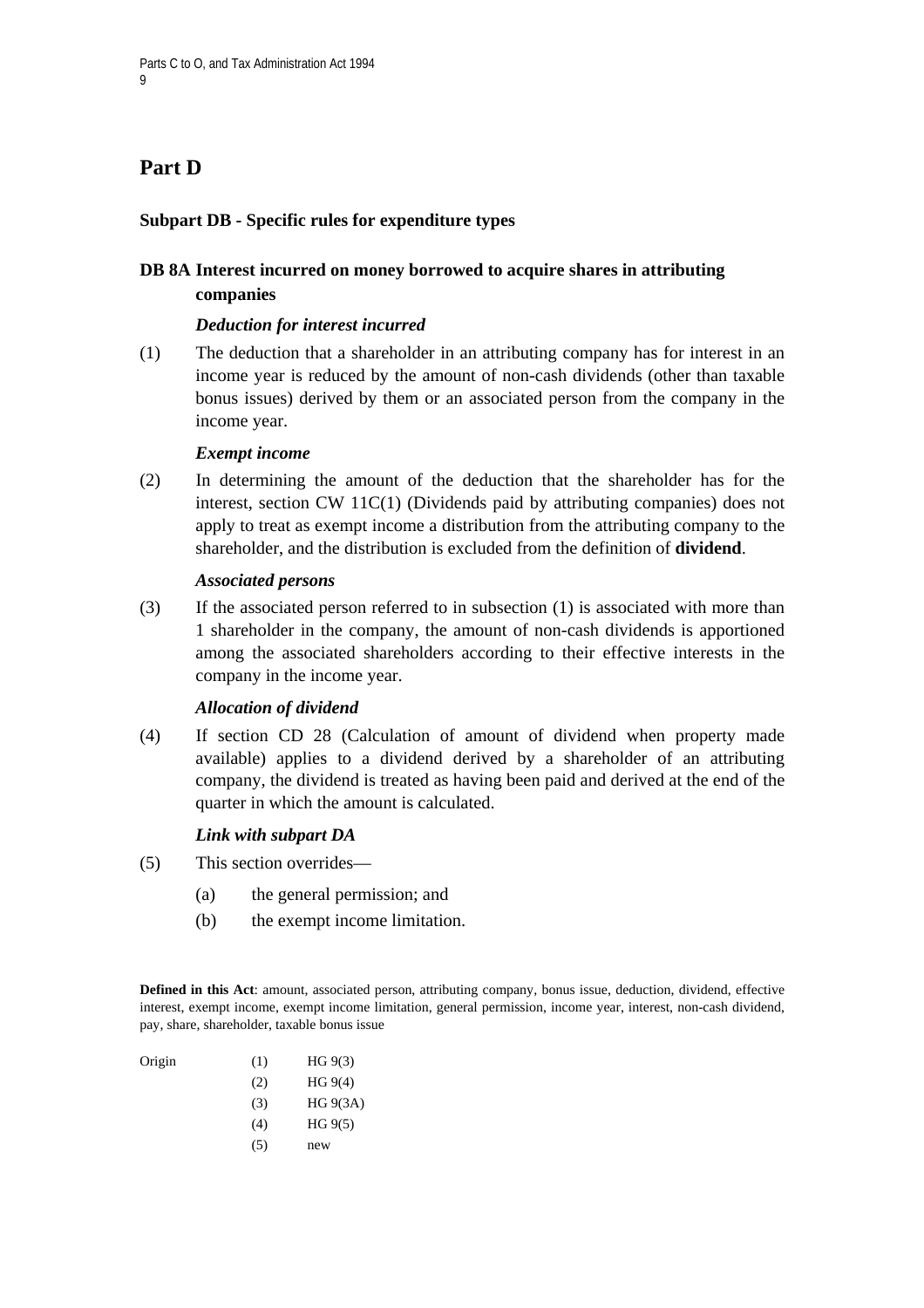# **Subpart DV - Expenditure specific to certain entities**

## **DV 14 Association rebates**

#### *When this section applies*

- (1) This section applies when an association,—
	- (a) enters into a transaction of a kind described in section HE 2 (Classes of mutual transaction) with members, or with members and other persons who are not members, from which it derives income to which section CB 29 (Amounts derived by mutual associations) applies; and
	- (b) in relation to the transactions, pays an amount of profits as association rebates to members in the income year.

## *Deduction*

- (2) The association is allowed a deduction for the lesser of—
	- (a) the amount described in subsection (3); or
	- (b) the amount calculated using the formula in subsection (4).

#### *Amount paid*

(3) The amount referred to in subsection (2) is the total amount that the association pays in the income year to members for those mutual transactions that the association takes into account in determining its net income or net loss under section BC 4 (Net income and net loss). In the calculation of the total amount, it is irrelevant that the amount paid may be limited or reduced because a member of the association has a share or interest in the capital of the association.

#### *Amount under formula*

(4) The amount is calculated using the formula—

assessable income - (deductions + amount distributed).

# *Items in formula*

- (5) In the formula,—
	- (a) **assessable income** is the association's assessable income attributable to the transactions:
	- (b) **deductions** are the total deductions that the association is allowed (other than under this section) that are attributable to the assessable income:
	- (c) **amount distributed** is the total amount that the association distributes to members in the income year through a cash distribution for which a determination is made under section ME 35(1)(a) (Co-operative companies may make annual determination to attach imputation credit to certain distributions).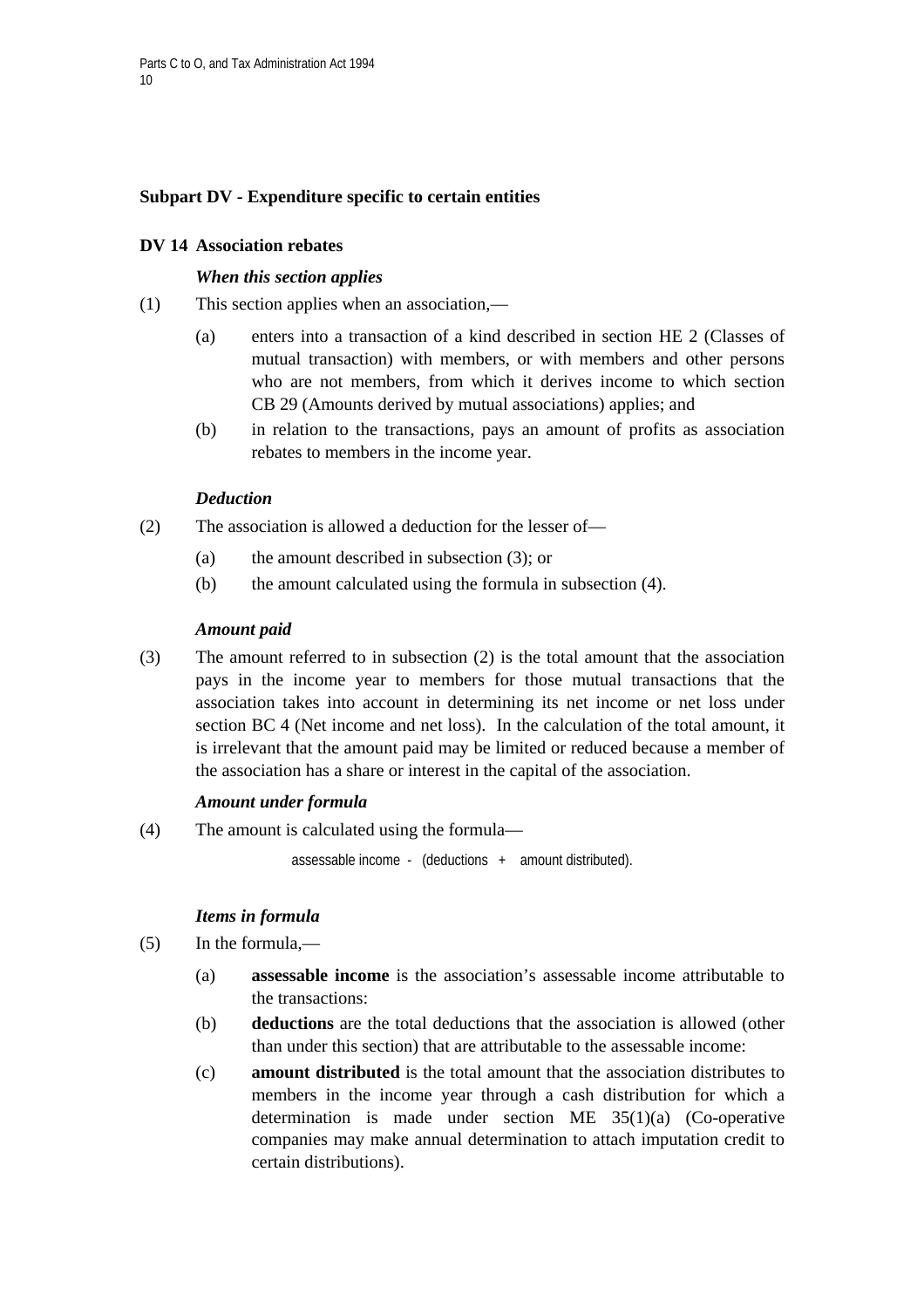# *Statutory producer boards: timing of deduction*

(6) A statutory producer board that pays an association rebate to a member may choose whether the amount of the rebate is a deduction in the income year in which it is paid, or in the income year in which the transaction giving rise to the rebate is made.

## *Link with subpart DA*

(7) This section supplements the general permission and overrides the capital limitation. The other general limitations still apply.

**Defined in this Act**: amount, assessable income, association, association rebate, capital limitation, deduction, general permission, imputation credit, income, income year, member, net income, net loss, pay, share, statutory producer board

| Origin: | (1)   | HF $1(2)$ |
|---------|-------|-----------|
|         | (2)   | HF $1(2)$ |
|         | (3)   | HF1(2)(a) |
|         | (4)   | HF1(2)(b) |
|         | (5)   | HF1(2)(b) |
|         | (6)   | HF $1(3)$ |
|         | ( / ) | new       |

# **DV 15 Consolidated groups: intra-group transactions**

# *When this section applies*

(1) This section applies in relation to a consolidated group of companies for the purposes of section FD 17 (Intra-group transactions: expenditure or loss).

# *No deduction (with exception)*

- (2) A company that is a member of a consolidated group of companies is denied a deduction for expenditure or loss incurred through a payment or disposal to, or transaction or arrangement with, another company in the group, and a deduction would not be allowed for the expenditure or loss if the group were 1 company, to the extent to which the expenditure or loss arises—
	- (a) from the company's acquisition of trading stock; or
	- (b) under section FD 10 (Special provisions relating to dispositions of property).

# *Other expenditure or loss*

- (3) A company that is a member of a consolidated group is—
	- (a) allowed a deduction for expenditure or loss or an amount of depreciation loss if the requirements of section FD 17(3) and (4) are met: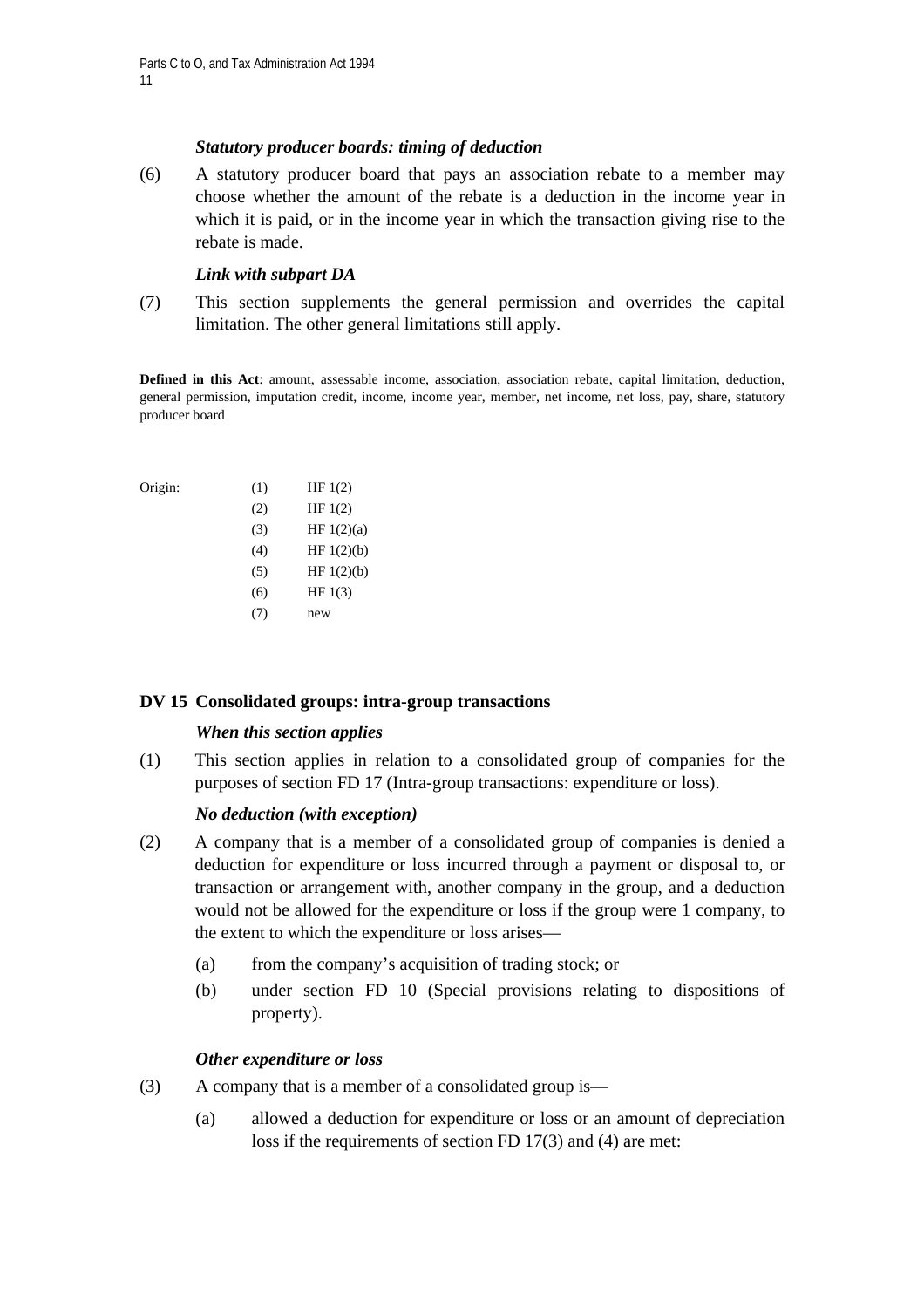(b) denied a deduction for expenditure or loss or amount of depreciation loss except to the extent to which the expenditure or loss is interest on money that the company has borrowed outside the group if the requirements of section FD 17(5) and (6) are met.

# *Link with subpart DA*

(4) This section overrides the general permission.

**Defined in this Act**: amount, arrangement, company, consolidated group, deduction, depreciation loss, general permission, interest

| Origin: | (1) | HB $2(1)$ |
|---------|-----|-----------|
|         | (2) | HB $2(1)$ |
|         | (3) | HB $2(1)$ |
|         | (4) | new       |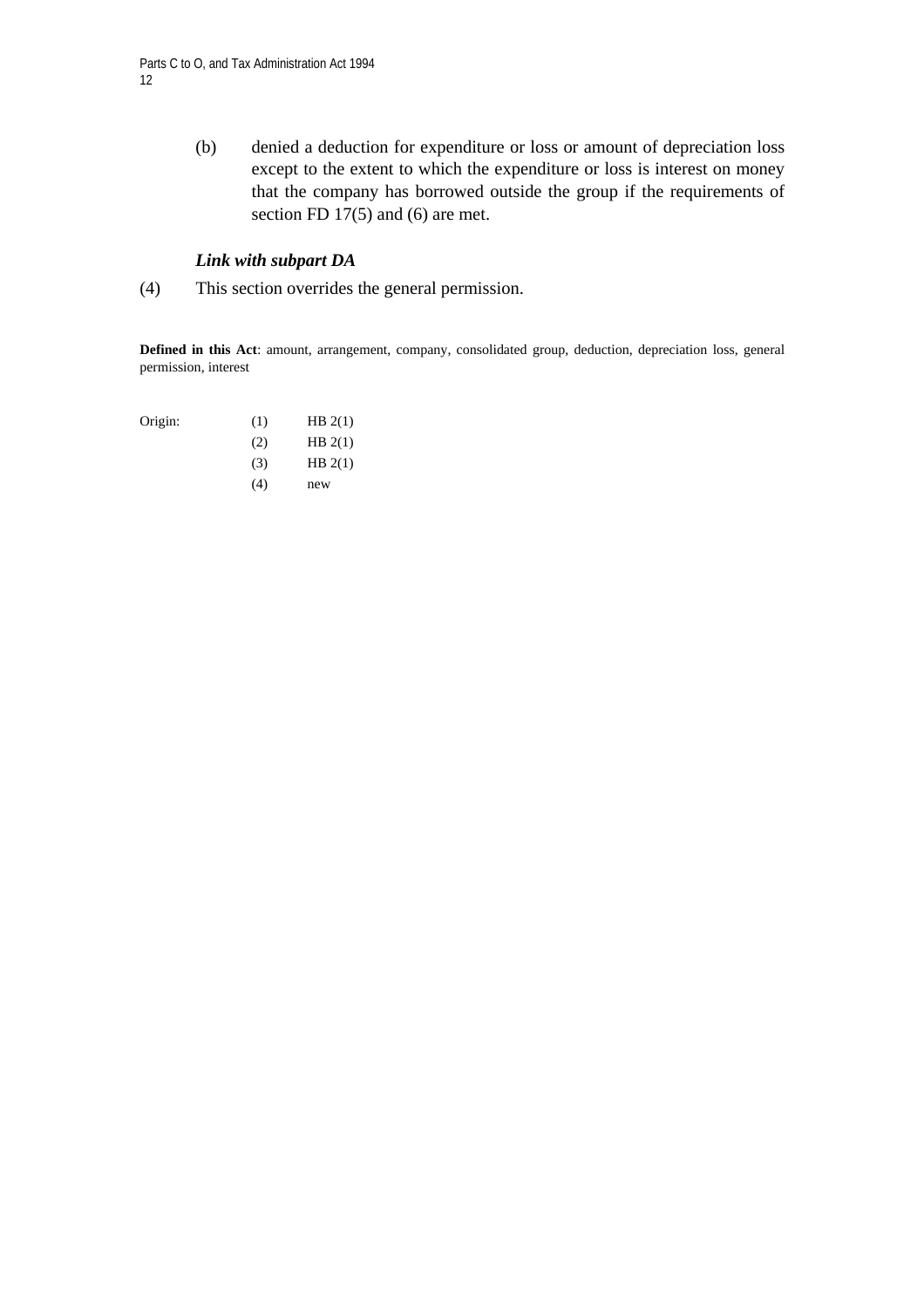# **Part F**

## **Subpart FC - Recharacterisation**

# *Superannuation funds*

## **FC 22 Superannuation funds**

If a trust that is treated as a company under this Act becomes a superannuation fund, it is treated as wound up on the date on which it becomes the superannuation fund.

**Defined in this Act**: company, superannuation fund, this Act

Origin: HH 1(9)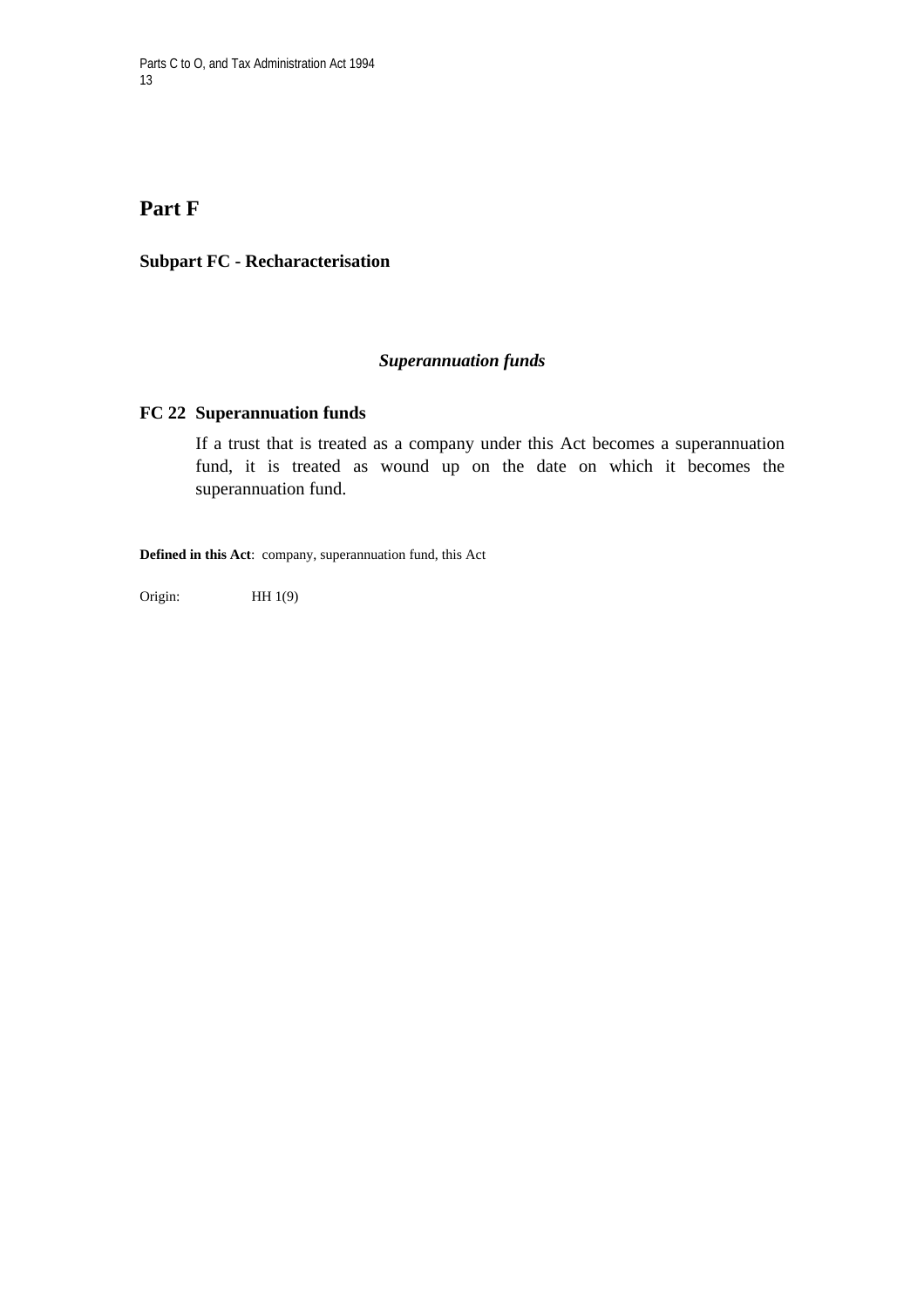# **Subpart FD - Consolidation of companies**

## **FD 12 Income tax liability of consolidated group and members**

## *Group treated as 1 company*

(1) A consolidated group is liable to income tax as if it were 1 company.

## *Income tax liability of member companies*

(2) For the purposes of this section, each company must calculate the amount that would be its taxable income under subpart BC (Calculating and satisfying income tax liabilities), as modified by this section and sections FD 13 to FD 18, for all or part of a tax year in which it is a member of a consolidated group. The consolidated group's taxable income is the sum of the amounts of each company modified in this way.

## *Particular treatment as single company*

- (3) For the purposes of calculating and satisfying an income tax liability,—
	- (a) a credit is available under this Act to be set off against the income tax liability of a consolidated group in a tax year under section BC 10 (Surplus credits):
	- (b) a provision of this Act, whose application depends on a threshold or limit, applies to a consolidated group.

**Defined in this Act**: company, consolidated group, income tax, income tax liability, tax year, taxable income, this Act

| møin |  |
|------|--|
|      |  |

| Origin: | (1) | HBZ(1)                      |
|---------|-----|-----------------------------|
|         | (2) | HB $2(1)$                   |
|         | (3) | HB $1(1)(c)$ , HB $2(1)(f)$ |

 $\alpha$  (1)  $\alpha$   $\alpha$   $\alpha$ 

#### **FD 13 Joint and several liability of group companies**

 Each company in a consolidated group is jointly and severally liable for the amount of income tax assessed for the group. The income tax liability of each company under section BB 2 (Main obligations) is subsumed in the joint and several liability, but only to the extent—

- (a) of the income tax liability of the group in the period of the tax year in which the company is a member of the group; and
- (b) to which section FD  $14(1)$  does not apply.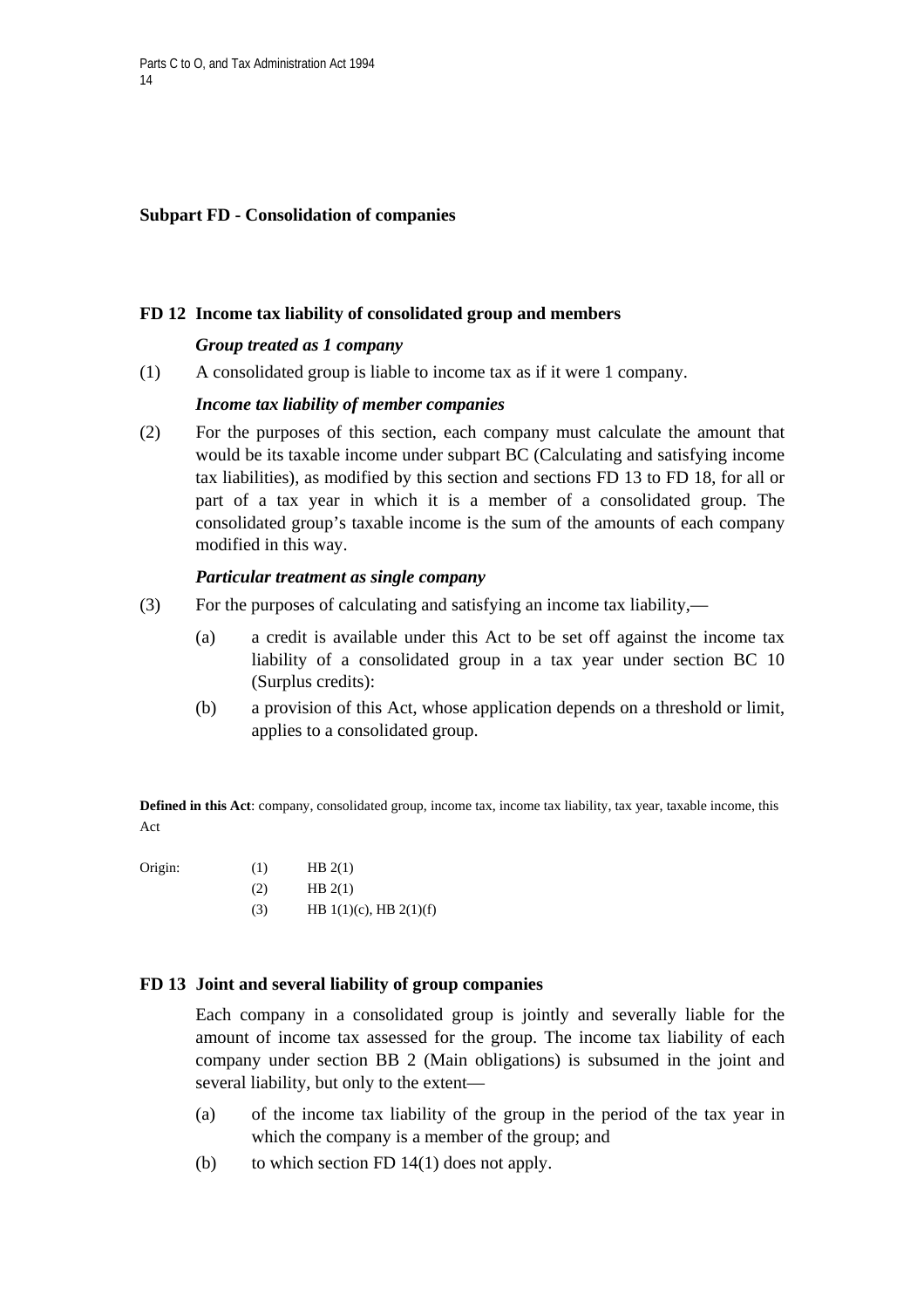**Defined in this Act**: amount, company, consolidated group, income tax, income tax liability, tax year

Origin: HB 1(1)

#### **FD 14 Extent of liability when company leaves group**

#### *Conditions for end to liability*

- (1) If an assessment is made in an income year in relation to a consolidated group, section FD 13 does not apply to a company that stops being, or is no longer treated as, a member of the group if all the following paragraphs apply:
	- (a) the assessment is made after the later of,—
		- (i) the date on which the company is treated for the purposes of this Act as no longer a member of the group; and
		- (ii) if applicable, the date of the event that caused the company to be treated as no longer a member of the group:
	- (b) the income tax assessed is more than the amount assessed before that date for the consolidated group and the income year:
	- (c) the Commissioner considers that the removal of the liability will not significantly prejudice the recovery (or likely recovery) of the amount of income tax assessed for the tax year.

#### *Notification to company and group*

(2) For the purposes of subsection (1)(c), section FD 13 applies to the company until the Commissioner notifies both the company and the consolidated group of the decision that the company is no longer included in the joint and several liability for the group's income tax.

**Defined in this Act**: amount, assessment, Commissioner, company, consolidated group, income tax liability, income year, notify, tax year, this Act

| Origin: | (1) | HB $1(2)$ |
|---------|-----|-----------|
|         | (2) | HB 1(2)   |

#### **FD 15 Limiting joint and several liability**

#### *Named companies bearing liability*

(1) At any time before making an assessment for a consolidated group for a tax year, the nominated company may apply to the Commissioner for approval that 1 or more named companies in the group bear the group's income tax liability for the tax year. This subsection overrides section FD 13.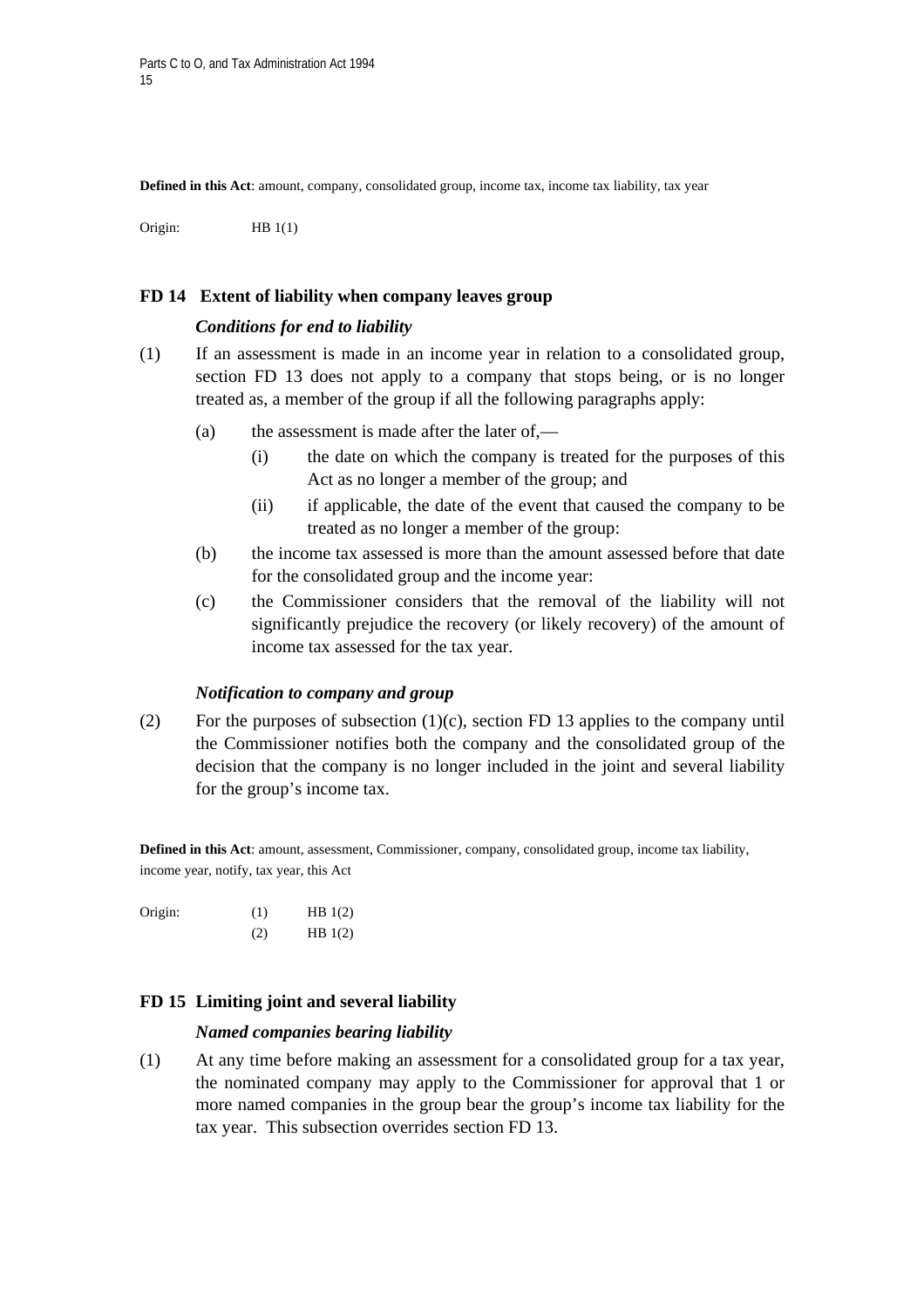# *Approval by Commissioner*

(2) If the Commissioner considers that a limitation of liability under subsection (1) will not significantly prejudice the recovery (or likely recovery) of the income tax liability for the tax year, the Commissioner must approve the application in writing.

# *Liability limited to named companies*

- (3) For the tax year to which an approval under subsection (2) relates,—
	- (a) only a company named in the application is liable for the income tax liability of the group, and if more than 1 company is named, the liability is joint and several:
	- (b) section MB 7(1) (Provisional tax of consolidated group members) does not apply to impose on a company other than a named company joint and several liability for the amount of provisional tax payable by the group.

# *When named companies fail to meet liability*

- (4) Subsection (3) does not apply, and the joint and several liability of companies in the group other than the named company or companies is not extinguished, if—
	- (a) the named company or companies fail to satisfy their taxation obligations under this section; and
	- (b) the Commissioner determines that the income tax liability of the group that is attributable to the taxable income of a company other than a named company is to be recovered from that other company.

**Defined in this Act**: amount, assessment, Commissioner, company, consolidated group, income tax liability, nominated company, pay, provisional tax, tax year, taxable income

| Origin: | (1) | HB $1(3)$ |
|---------|-----|-----------|
|         |     |           |

- $(HB 1(4))$
- $(HB 1(3), HB 1(5)(b))$
- $(H)$  HB 1(5)

# **FD 16 Intra-group transactions: income**

# *When this section applies*

(1) This section applies for the purposes of section FD 12 when a company derives an amount in a tax year or in part of a tax year in which it is a member of a consolidated group.

# *Excluded income*

(2) If the company derives the amount through a transaction or arrangement with another company in the group and the amount would not be assessable income if the group were 1 company, the amount is excluded from the calculation of taxable income under section FD 12.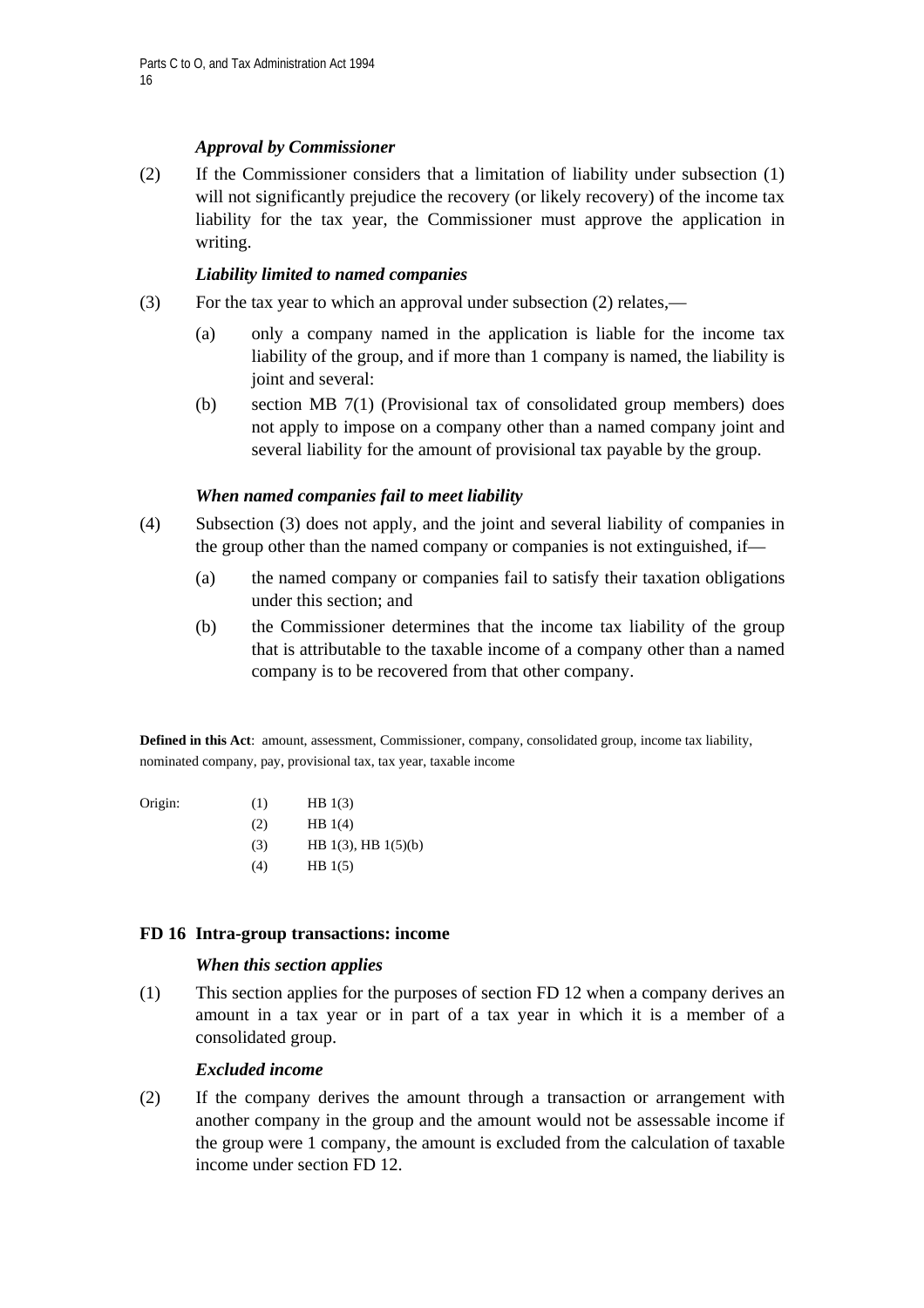# *Amounts outside scope of subsection (2)*

- (3) Subsection (2) does not apply to an amount that—
	- (a) arises from the disposal of the company's trading stock; or
	- (b) arises under section EW 31 (Base price adjustment formula) from—
		- (i) the disposal of a financial arrangement to which the financial arrangements rules apply; or
		- (ii) the remission of a financial arrangement to which the financial arrangements rules apply, if the parties to the financial arrangement were not member companies of the group for the whole term of the arrangement; or
	- (c) is a dividend under section CD 3(1) (Transfers of value generally) arising between member companies of a group through the release of an obligation to repay money lent before the companies are treated as members of the group under section FD 4.

# *Income*

- (4) The amount is treated as income, even though it would not be income of the company apart from this subsection, if it would be income of the group when the group is treated as if it were 1 company either—
	- (a) through a purpose for which an item of property was acquired; or
	- (b) because a connection exists between the amount and the carrying on of a business by another company that is a member of the group; or
	- (c) for some other reason.

**Defined in this Act**: amount, arrangement, assessable income, business, company, consolidated group, dividend, excluded income, financial arrangement, financial arrangements rules, income, money lent, pay, tax year, taxable income, trading stock

Origin:  $(1)$  HB 2

| UHE. | (1) | $\bf{11}$              |
|------|-----|------------------------|
|      | (2) | HB $2(1)(a)(i)$ , (ii) |

- (3) HB  $2(1)(a)(iii) (vi)$
- $(HB 2(1)(e))$

# **FD 17 Intra-group transactions: expenditure or loss**

# *When this section applies*

(1) This section applies for the purposes of section FD 12 when a company incurs expenditure or loss, or has an amount of depreciation loss, in a tax year or part of a tax year in which it is a member of the group.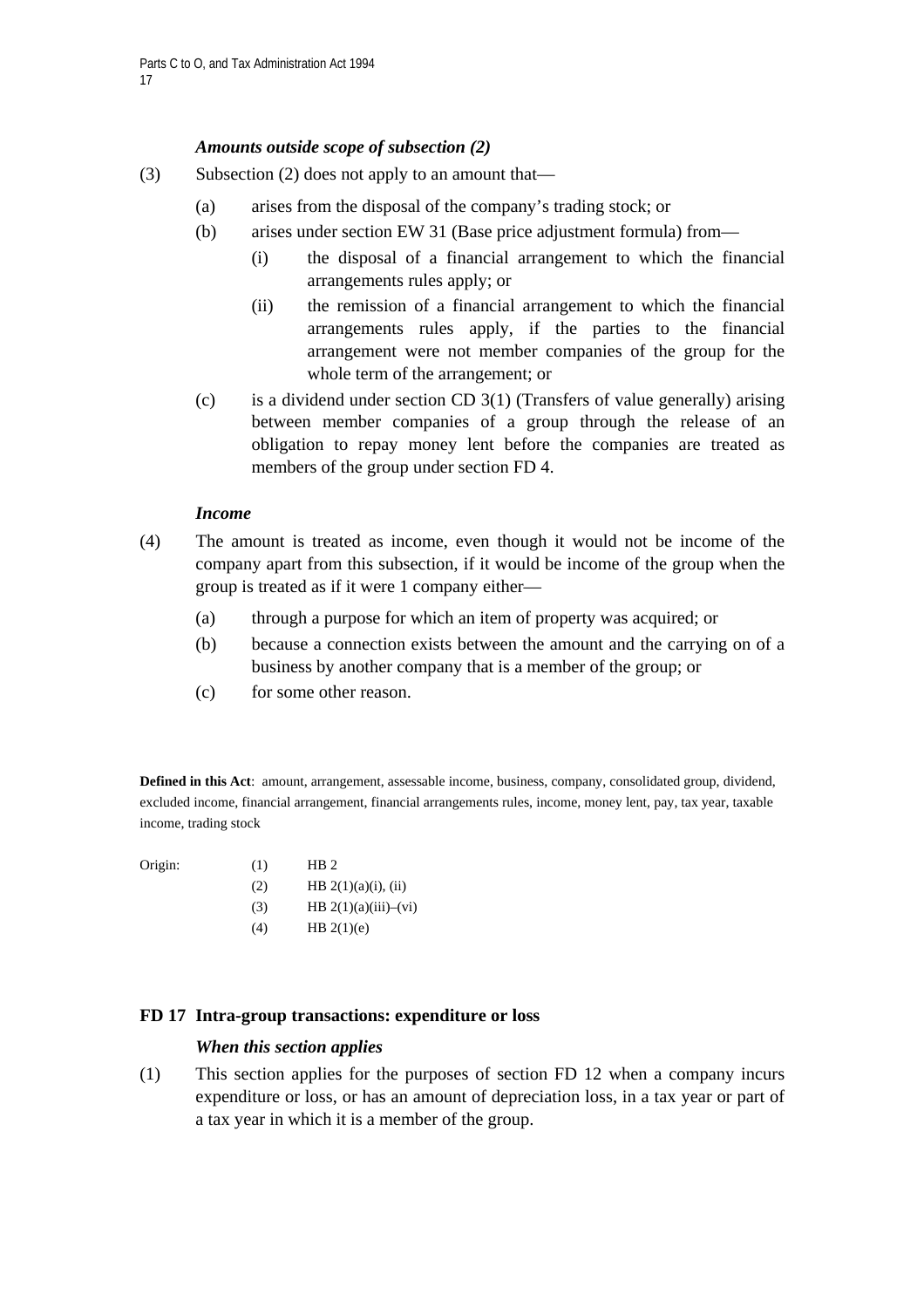# *No deduction (with exception)*

- (2) If the company incurs the expenditure or loss through a payment or disposal to, or a transaction or arrangement with, another company in the group, and a deduction would not be allowed for the expenditure or loss if the group were 1 company, a deduction is denied under section DV 15 (Consolidated groups: intra-group transactions), except to the extent to which the expenditure or loss arises—
	- (a) from the company's acquisition of trading stock; or
	- (b) under section FD 10.

# *When subsection (4) applies*

- (3) Subsection (4) applies when the company incurs expenditure or loss, or has an amount of depreciation loss, that—
	- (a) is not expenditure or loss to which subsection (2) applies; and
	- (b) would not be allowed as a deduction to the company but for subsection (4).

# *Deduction*

- (4) A deduction is allowed if it would be allowed to the consolidated group (treating the group as if it were 1 company) because of a connection between—
	- (a) the incurring of the expenditure or loss or amount of depreciation loss; and
	- (b) the deriving of assessable income, or the carrying on of a business by another company that is a member of the group.

# *When subsection (6) applies*

- (5) Subsection (6) applies when the company incurs expenditure or loss or an amount of depreciation loss that—
	- (a) is not expenditure or loss to which subsection (2) applies; and
	- (b) would be allowed as a deduction to that company but for subsection (6).

# *No deduction (with exception)*

- (6) A deduction is denied if it would be denied to the consolidated group (treating the group as if it were 1 company) except to the extent to which the expenditure or loss or amount of depreciation loss is interest on money that the company has borrowed from a person that is not a member of the group, and the company—
	- (a) is allowed a deduction under section DB 7 (Interest: most companies need not nexus with income) or DB 8 (Interest: money borrowed to acquire shares in group companies); or
	- (b) would be allowed a deduction under section DB 7 or DB 8 because the company is treated as having used the money borrowed (to the extent of the actual acquisition cost) to acquire certain shares when, through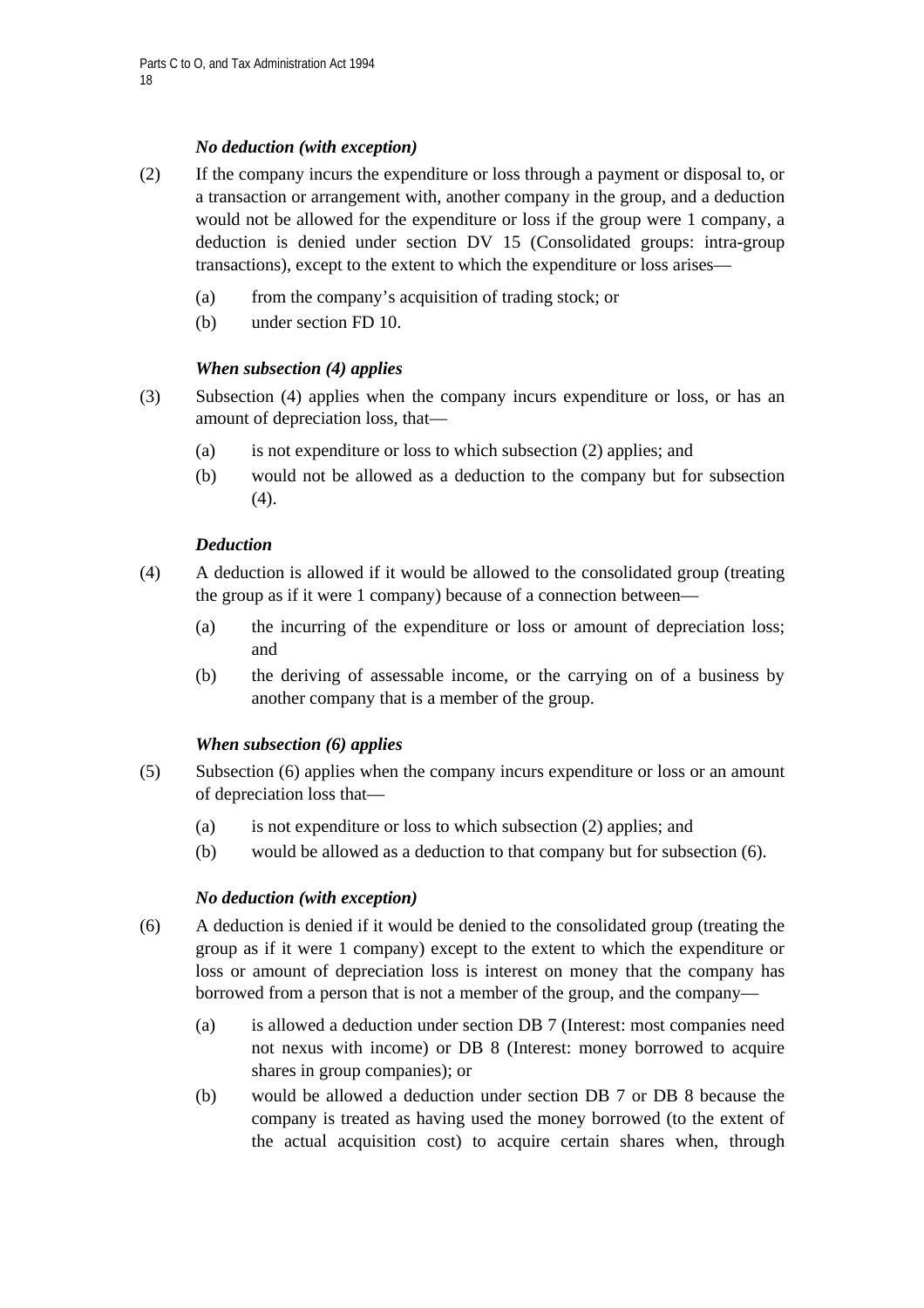interposed intra-group borrowings, the money borrowed was in fact used by another member company in acquiring the shares.

**Defined in this Act**: amount, arrangement, assessable income, business, company, consolidated group, deduction, depreciation loss, income, interest, pay, share, tax year, taxable income, trading stock

Origin:  $(1)$  HB 2(1)  $(HB 2(1)(b))$ (3) HB  $2(1)(c)$ (4) HB  $2(1)(c)$  $(HB 2(1)(d))$ (6) HB  $2(1)(d)$ 

## **FD 18 Capital expenditure**

 If a company that is a member of a consolidated group incurs expenditure or loss in relation to a capital asset owned by another company in the group, the amount of expenditure or loss is taken into account in determining the cost of property of the group if the following paragraphs apply:

- (a) if the expenditure or loss would be taken into account treating the group as if it were 1 company; and
- (b) if the expenditure or loss would not be taken into account, but for this subsection, for the purposes of either company that is a member of the group.

**Defined in this Act**: amount, company, consolidated group

Origin: HB 2(2)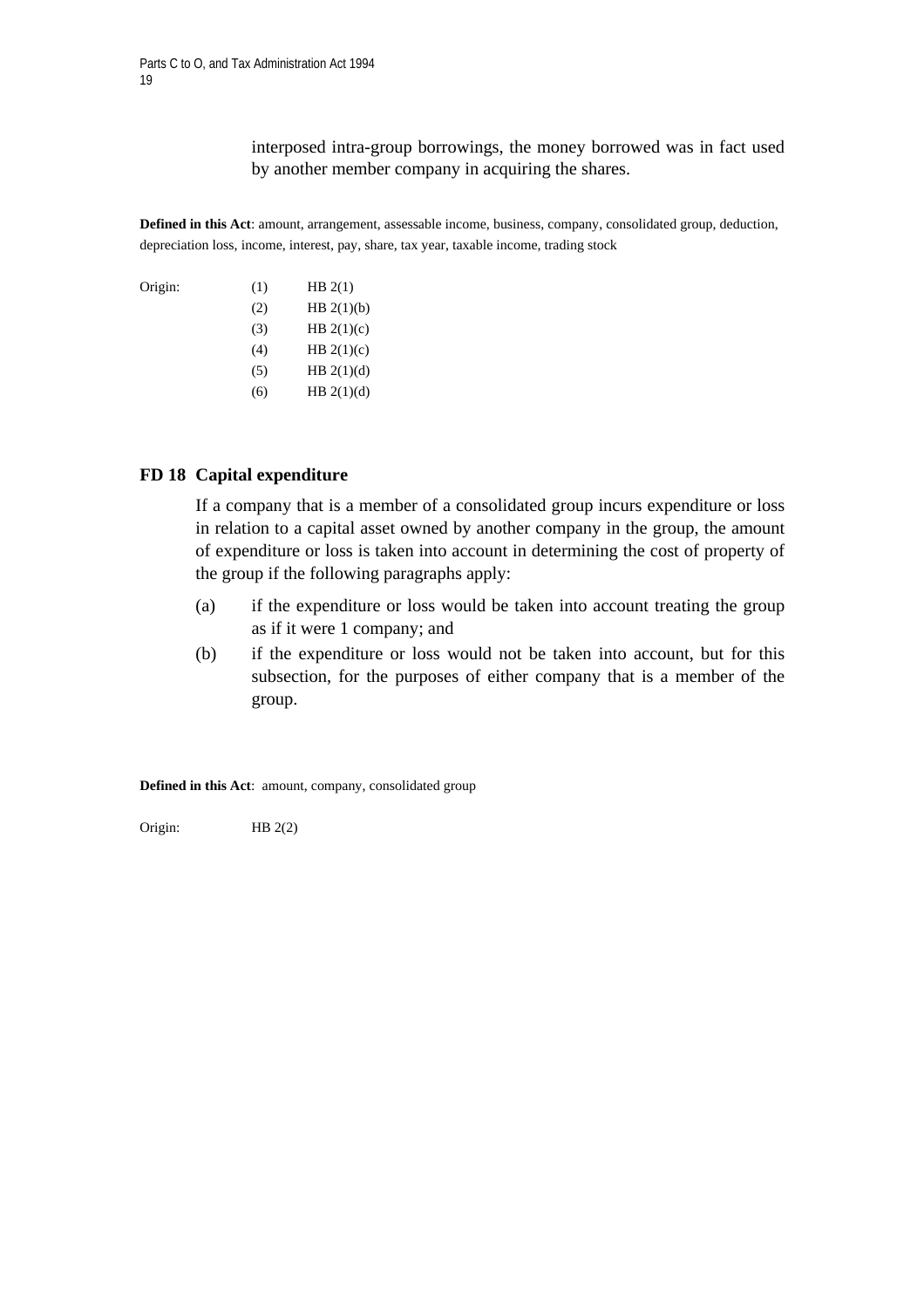# **OB 1 Definitions**

| Absentee                         | update references                                       |
|----------------------------------|---------------------------------------------------------|
| Accounting year                  | no change                                               |
| Agent                            | no change                                               |
| Airport operator                 | no change                                               |
| Amalgamation                     | no change                                               |
| Arrangement                      | no change                                               |
| Assessable income                | no change                                               |
| Associated person                | no change                                               |
| Association                      | to OB from HF 1(9) for HE                               |
| <b>Association rebate</b>        | new entry, HE 3                                         |
| <b>Attributed CFC loss</b>       | no change                                               |
| Attributing company              | qualifying company from OB 3, update references to HB 2 |
| Attributing company election tax | Ocet, index entry, HB 26                                |
| <b>Balance</b> date              | no change                                               |
| Banking company                  | no change                                               |
| Basic rate                       | no change                                               |
| Beneficiary income               | from OB to HC 5, index entry                            |
| Bonus issue                      | no change                                               |
| Branch equivalent tax account    | no change                                               |
| <b>Business</b>                  | no change                                               |
| Cancellation                     | no change                                               |
| Capital limitation               | no change                                               |
| Cash basis person                | no change                                               |
| Category A income                | from OB to HG 5, index entry                            |
| Category B income                | from OB to HG 5, index entry                            |
| Charitable purpose               | no change                                               |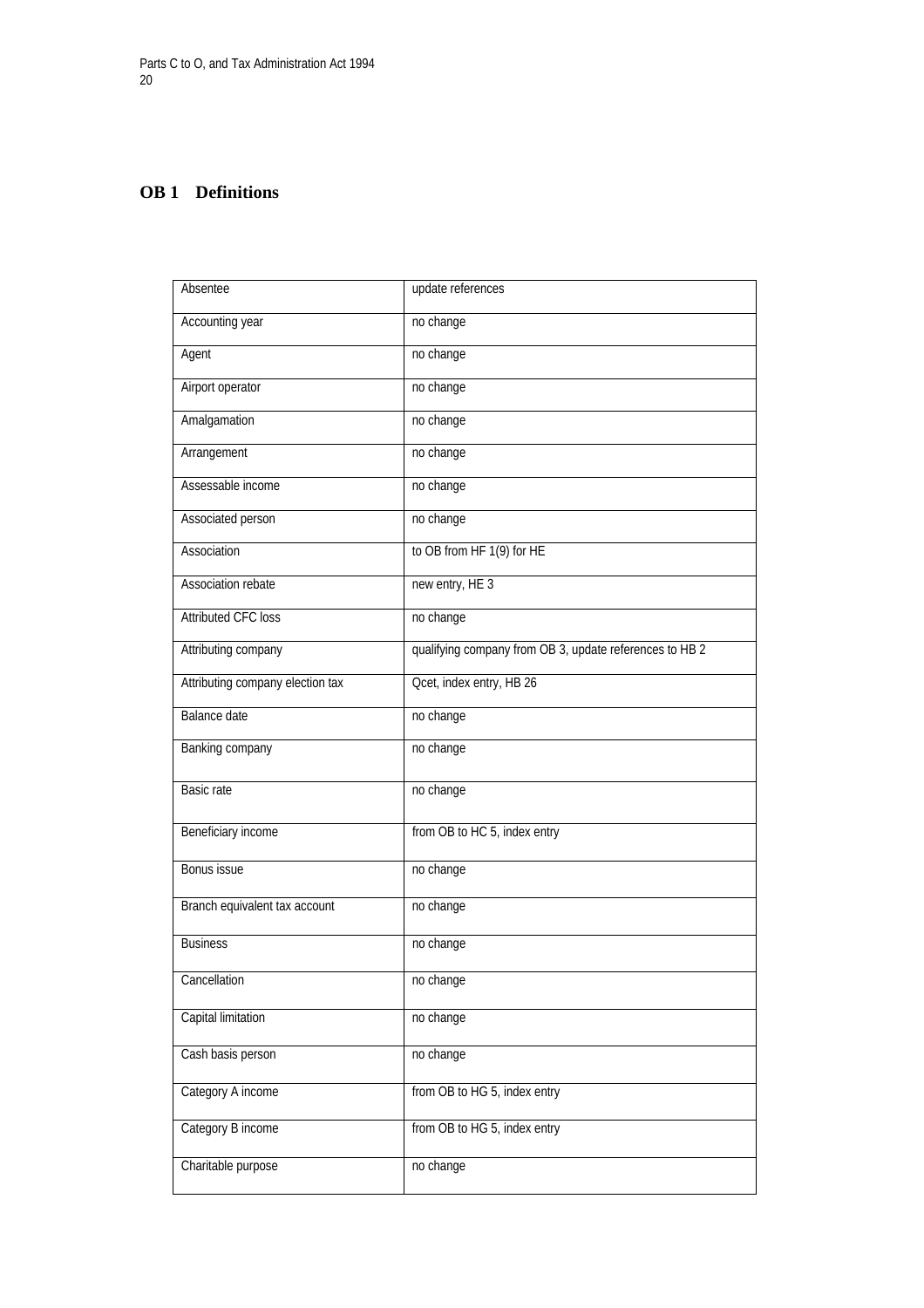| Charitable trust                   | from OB to HC 10, index entry      |
|------------------------------------|------------------------------------|
| Commissioner                       | no change                          |
| Community trust                    | no change                          |
| Company                            | update references                  |
| Company dividend statement         | no change                          |
| Complying trust                    | Qualifying trust, from OB to HC 9  |
| Conduit tax relief holding company | no change                          |
| Consideration                      | update references                  |
| <b>Consolidation rules</b>         | update references                  |
| Control interest                   | no change                          |
| Controlled foreign company         | no change                          |
| Controlling shareholder            | update references, HD 14           |
| Co-operative company               | no change                          |
| Corpus                             | from OB to HC 6, HC 7, index entry |
| Current value                      | from OB to HG 5, index entry       |
| Deduction                          | no change                          |
| Depreciation loss                  | no change                          |
| <b>Designated sources</b>          | from OB to HG 5, index entry       |
| Designated source investments      | new, HG 5, index entry             |
| Director                           | update references, HD 14           |
| Director election                  | remove                             |
| Distribution                       | from OB to HC 11, index entry      |
| Dividend                           | update references                  |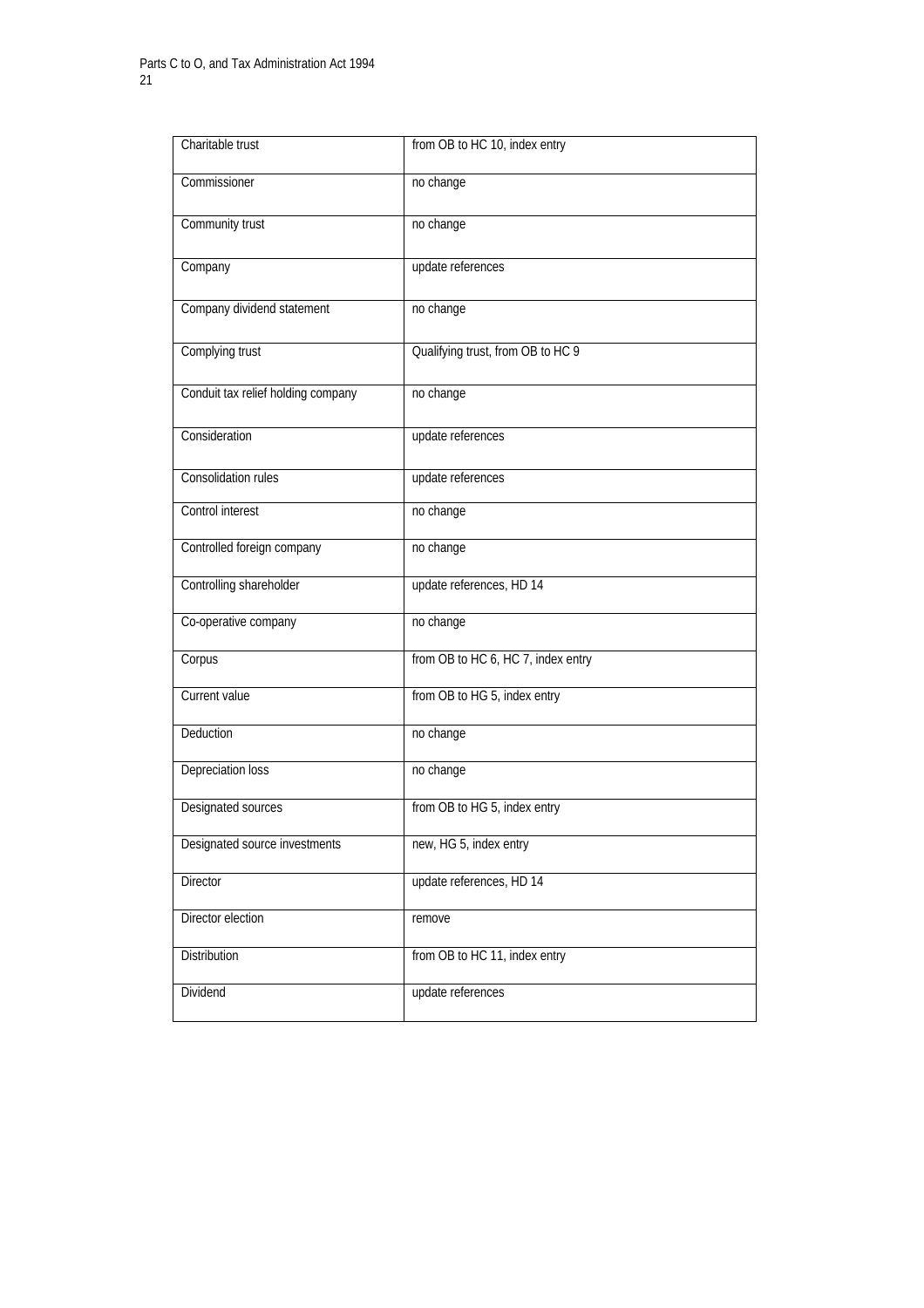| withholding<br>Dividend<br>payment,<br>dwp<br>account, dwp account company,<br>dwp<br>credit, dwp credit account, dwp rules | no change                     |
|-----------------------------------------------------------------------------------------------------------------------------|-------------------------------|
| <b>Effective interest</b>                                                                                                   | from OB to HB 45, index entry |
| Employee, employer, employment income                                                                                       | no change                     |
| Excepted group investment fund                                                                                              | from OB to HG 5, index entry  |
| Excluded income                                                                                                             | no change                     |
| Exempt income                                                                                                               | no change                     |
| <b>Exempt income limitation</b>                                                                                             | no change                     |
| FIF loss, FIF rules                                                                                                         | no change                     |
| Financial<br>financial<br>arrangement,<br>arrangements rules                                                                | no change                     |
| <b>Financial assistance</b>                                                                                                 | new, HC 34, index entry       |
| Flat-owning company                                                                                                         | expand coverage?              |
| Foreign company                                                                                                             | no change                     |
| Foreign non-dividend income                                                                                                 | no change                     |
| Foreign trust                                                                                                               | from OB to HC 9, index entry  |
| Foreign-sourced amount                                                                                                      | no change                     |
| Foreign superannuation scheme                                                                                               | no change                     |
| General permission                                                                                                          | no change                     |
| Government superannuation fund                                                                                              | no change                     |
| Gross                                                                                                                       | no change                     |
| Group investment fund                                                                                                       | from OB to HG 5, index entry  |
| Group of companies                                                                                                          | refer to rewritten Part I     |
| Guardian                                                                                                                    | update references             |
| Imputation credit, ic account, ic account<br>company, imputation rules                                                      | no change                     |
| Imputation year                                                                                                             | no change                     |
| Income                                                                                                                      | no change                     |
| Income tax, income tax liability                                                                                            | no change                     |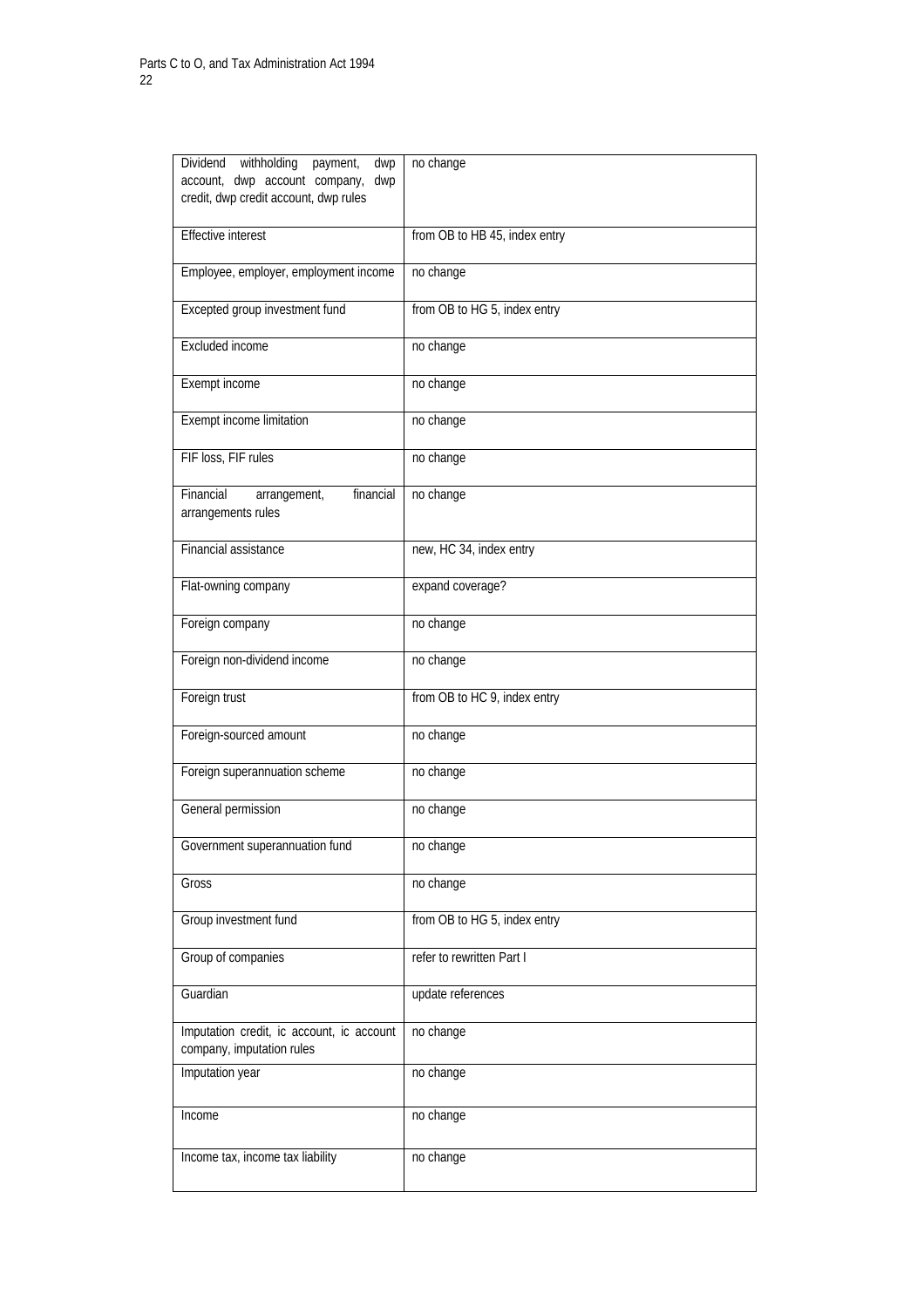| Income year                    | no change                                    |
|--------------------------------|----------------------------------------------|
| Interest                       | no change                                    |
| Interested shareholder         | new HD 14, index entry                       |
| International tax rules        | no change                                    |
| Levy                           | no change                                    |
| Local authority                | no change                                    |
| Loss-attributing company       | loss attributing qualifying company, to HB 3 |
| Loss balance                   | refer to rewritten Part I                    |
| Māori authority                | update references or index entry             |
| Māori authority credit         | no change                                    |
| Māori authority credit account | no change                                    |
| Māori authority rules          | update references                            |
| Market value circumstance      | no change                                    |
| Market value interest          | update references                            |
| Member                         | no change                                    |
| Minor                          | update references                            |
| Money lent                     | no change                                    |
| Net income                     | no change                                    |
| Net loss                       | no change                                    |
| New Zealand resident           | no change                                    |
| Nominee                        | no change                                    |
| Non-cash dividend              | no change                                    |
| Non-complying trust            | non-qualifying trust, from OB to HC 9        |
| Non-discretionary trust        | new                                          |
| Non-qualifying trust           | remove                                       |
| Non-resident                   | no change                                    |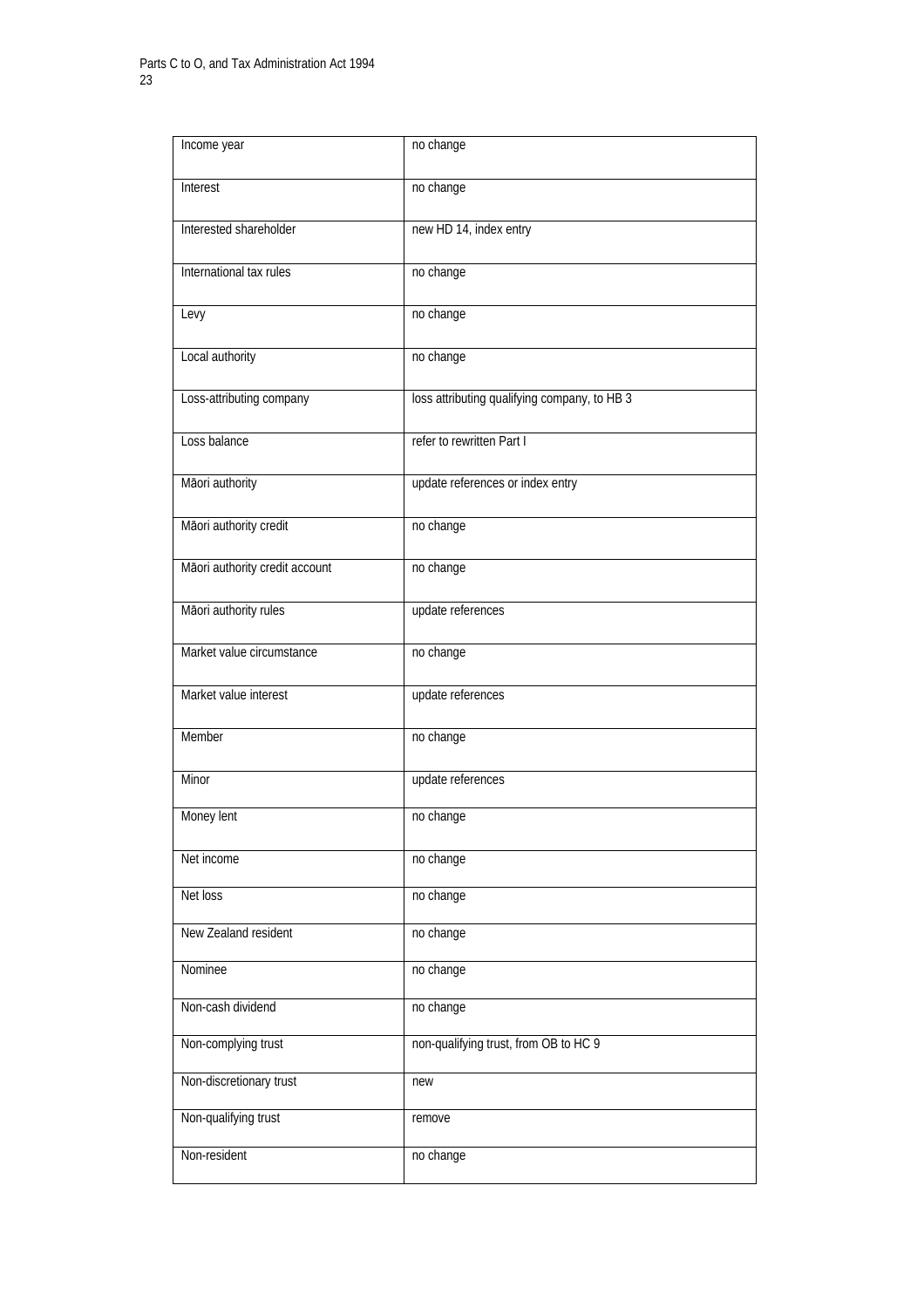| Non-resident taxpayer                  | update references                              |
|----------------------------------------|------------------------------------------------|
| Non-resident trader                    | no change                                      |
| Non-resident withholding income        | no change                                      |
| Non-residents' foreign-sourced income  | no change                                      |
| Non-standard balance date              | no change                                      |
| <b>Notice</b>                          | no change                                      |
| Notify                                 | no change                                      |
| Offered or entered into in New Zealand | no change                                      |
| Pay                                    | update references                              |
| Pre-1983 investments                   | new, HG 5, index entry                         |
| Produce transaction                    | update references                              |
| Protected amount                       | from OB to HG 5, index entry                   |
| Provisional tax, provisional tax rules | no change                                      |
| Public authority                       | no change                                      |
| Qualifying company election tax        | remove                                         |
| Qualifying trust                       | remove                                         |
| Rebate                                 | remove, replaced with association rebate, HE 3 |
| Refundable credit                      | no change                                      |
| Registered                             | remove                                         |
| Relative                               | update references                              |
| Relevant time                          | remove                                         |
| Resident in New Zealand                | no change                                      |
| Resident withholding income            | no change                                      |
| Return of income                       | no change                                      |
| Services                               | remove                                         |
| Settlement                             | update references                              |
| Settlor                                | from OB to HC 24, index entry                  |
| Share                                  | no change                                      |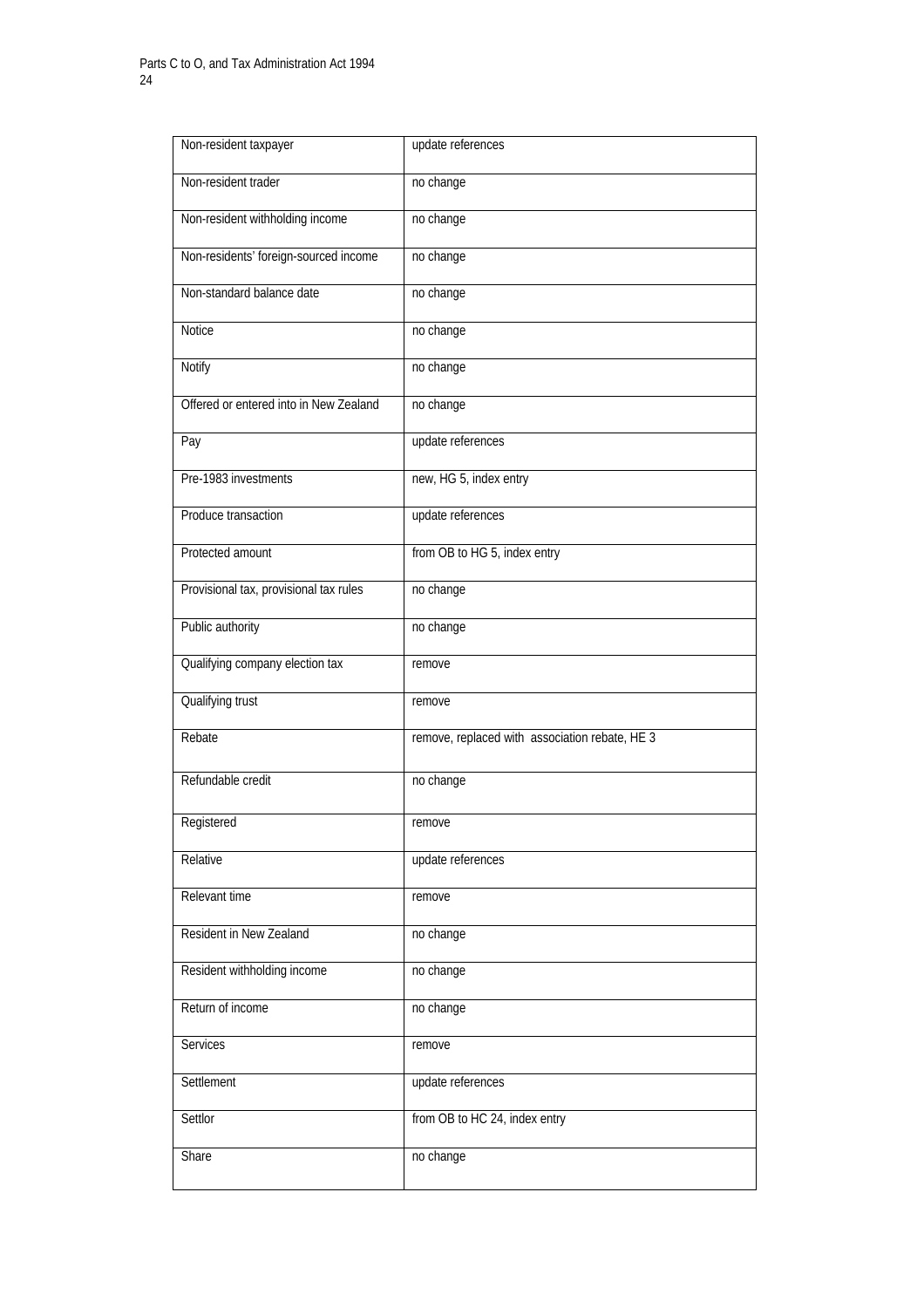| Shareholder                                                    | update references             |
|----------------------------------------------------------------|-------------------------------|
| Shareholder dividend statement                                 | no change                     |
| Shareholder election                                           | remove                        |
| Specified<br>superannuation<br>contribution<br>withholding tax | no change                     |
| Specified value                                                | remove                        |
| Statutory producer board                                       | update references             |
| Superannuation fund                                            | no change                     |
| Superannuation scheme                                          | no change                     |
| Tax advantage                                                  | no change                     |
| Tax loss                                                       | refer to rewritten Part I     |
| Tax loss component                                             | refer to rewritten Part I     |
| Tax year                                                       | no change (Part I references) |
| Taxable bonus issue                                            | no change                     |
| Taxable distribution                                           | from OB to HC 12, index entry |
| Taxable Māori authority distribution                           | update references             |
| Terminal tax date                                              | no change                     |
| This Act                                                       | no change                     |
| Trading stock                                                  | update references             |
| Transfer of value                                              | new                           |
| Trust                                                          | no change                     |
| <b>Trust rules</b>                                             | update references             |
| Trustee                                                        | no change                     |
| Trustee income                                                 | from OB to HC 6, index entry  |
| Unit trust                                                     | update references             |
| Voting interest                                                | update references             |
| Wholly-owned group                                             | no change                     |
| OB <sub>3</sub>                                                |                               |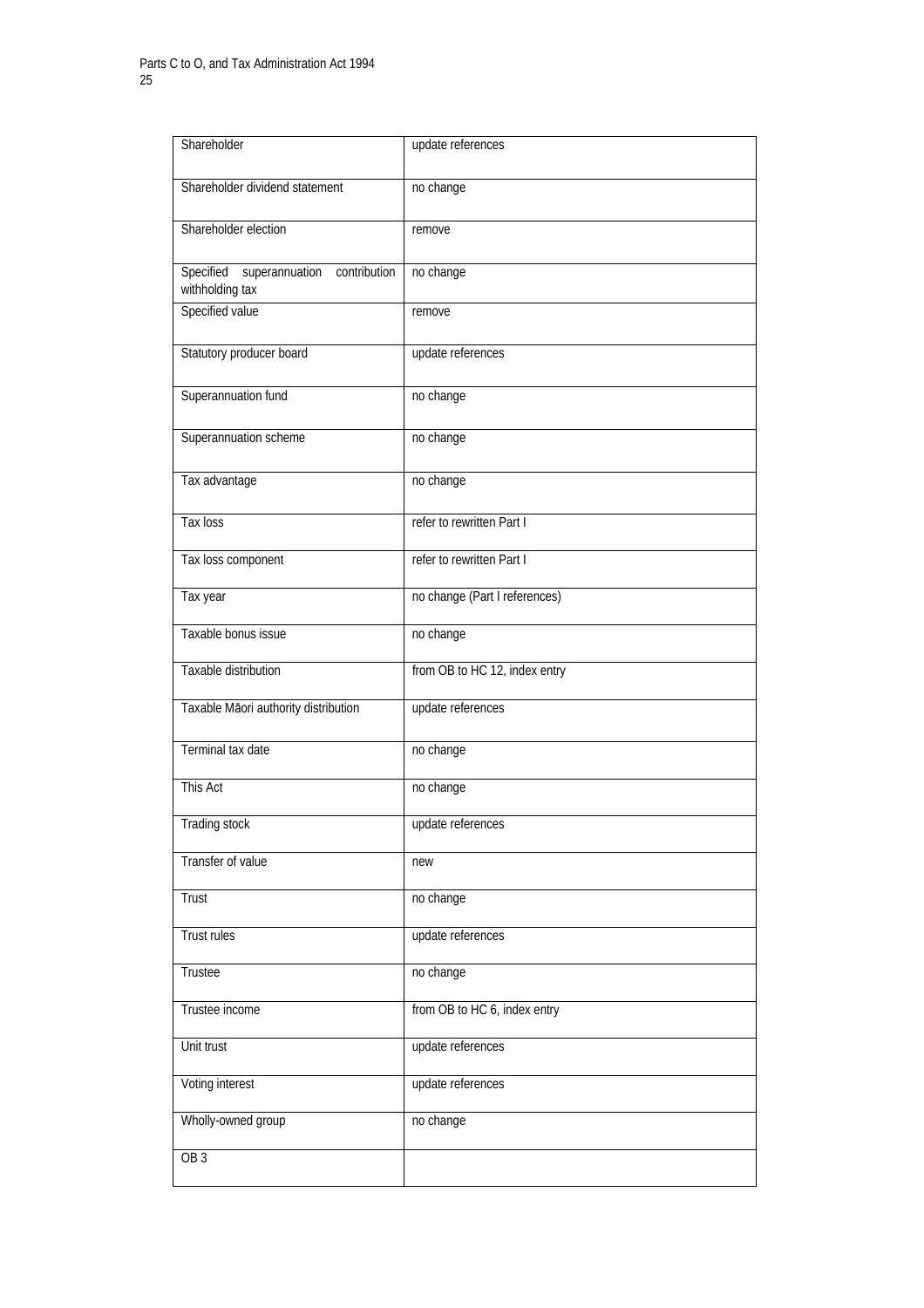| OB6             |  |
|-----------------|--|
| OC <sub>1</sub> |  |
| OD 8            |  |

# **Transfer of value**—

- (a) means a transfer that occurs when—
	- (i) person A provides money or money's worth to person B; and
	- (ii) if person B provides any money or money's worth to person A as part of the arrangement described in paragraph (a), the market value of what person A provides is more than the market value of what person B provides; and
- (b) includes the release of an obligation that person B has to pay money to person A, either by agreement or operation of law; and
- (c) **transfers value** has a corresponding meaning.

# **Trust rules** means—

- (a) sections DV 1 to DV 7 (which relate to superannuation funds):
- (b) section DV 9 (Trusts):
- (c) section GC 14 (Income of beneficiaries):
- (d) section GD 6 (Value of loans provided by superannuation fund deemed to be income of fund):
- (e) subpart HC (Trusts):
- (f) subpart HZ (Terminating provisions):
- (g) sections 59 and 93B of the Tax Administration Act 1994

**Non-discretionary trust** is a trust in relation to which the trustee has no discretion as to the source, nature, and amount of distributions to beneficiaries, including but not limited to the classification of trust property as capital or income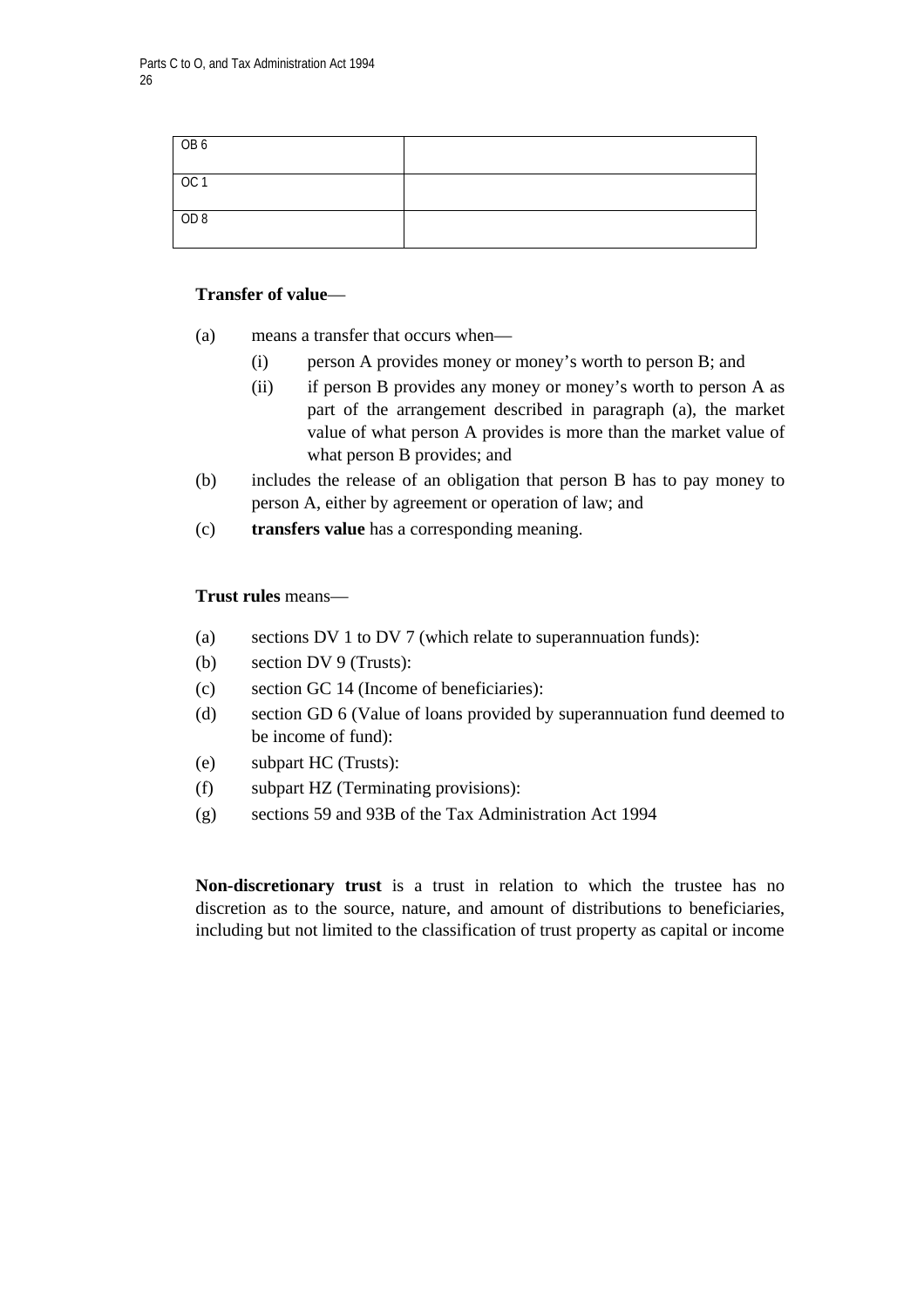# **Amendments to Tax Administration Act 1994**

## **33 Annual returns of income**

- …
- (4) The nominated company for a consolidated group is treated as a taxpayer for the purposes of this section. A company that is a member of a consolidated group in a tax year must not provide a separate return for a tax year, but this restriction applies only to a tax year, or a period of a tax year, in which the company is a member of the group.

Origin:  $(4)$  HB 1(1)(a)

# **92 Taxpayer assessment**

- …
- (7) The nominated company for a consolidated group is treated as a taxpayer for the purposes of this section. A company that is a member of a consolidated group in a tax year must not make a separate assessment for a tax year, but this restriction applies only to a tax year, or a period of a tax year, in which the company is a member of the group.

Origin:  $(7)$  HB 1(1)(d)

# **92AB Assessments of liabilities of shareholders of attributing companies**

# *Commissioner's assessment*

(1) The Commissioner may assess the liability of a shareholder who has agreed under section HB 23 of the Income Tax Act 2004 to be personally liable for their share of the income tax payable by an attributing company.

# *Shareholder liable as agent*

(2) A person assessed under subsection (1) is liable as agent for the company.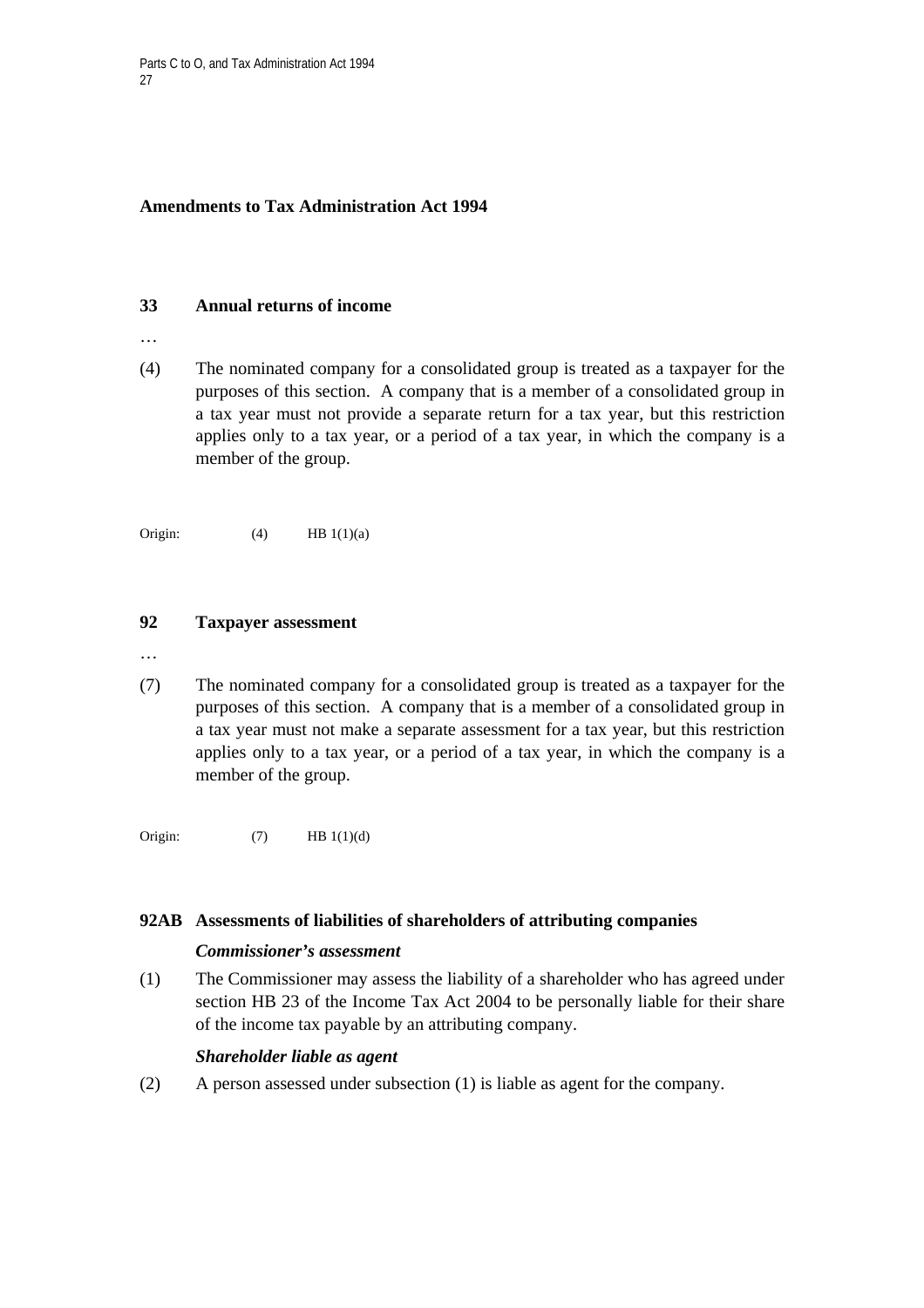# *Reduction in share*

- (3) The Commissioner may reduce a person's agreed liability if, in the relevant income year,—
	- (a) they first acquire shares in the company; or
	- (b) they dispose of all their shares in the company.

## *Requirements for reduction*

- (4) To reduce a person's liability under subsection (3),—
	- (a) the Commissioner must be satisfied that the reduction is appropriate; and
	- (b) the person must provide adequate accounts and other relevant information to show that the company's income tax liability attributable to the part of the income year in which they were a shareholder is proportionately smaller than the liability attributable to the full income year.

#### *Assessments not prevented*

(5) An assessment of the company or the person does not prevent an assessment of the other.

| Origin: | (1) | HG 8(1)(a) |
|---------|-----|------------|
|         |     |            |

- $HG (8(1)(a))$
- (3) HG 8(2)
- (4) HG 8(2)
- $HG 8(1)(b)$

# **93B Trustee income: Commissioner's power to assess**

#### *When this section applies*

- (1) This section applies if a person—
	- (a) fails to disclose details of a trust under section 59; or
	- (b) fails to provide information that the Commissioner has asked for under section 17 in relation to a trust; or
	- (c) is unable to obtain sufficient information to calculate the amount of trustee income in a tax year.

#### *Amount determined by Commissioner*

(2) The Commissioner may determine in a fair and reasonable manner the amount of trustee income for the tax year.

| Origin: | (1) | HH <sub>7</sub> |
|---------|-----|-----------------|
|         | (2) | HH <sub>7</sub> |